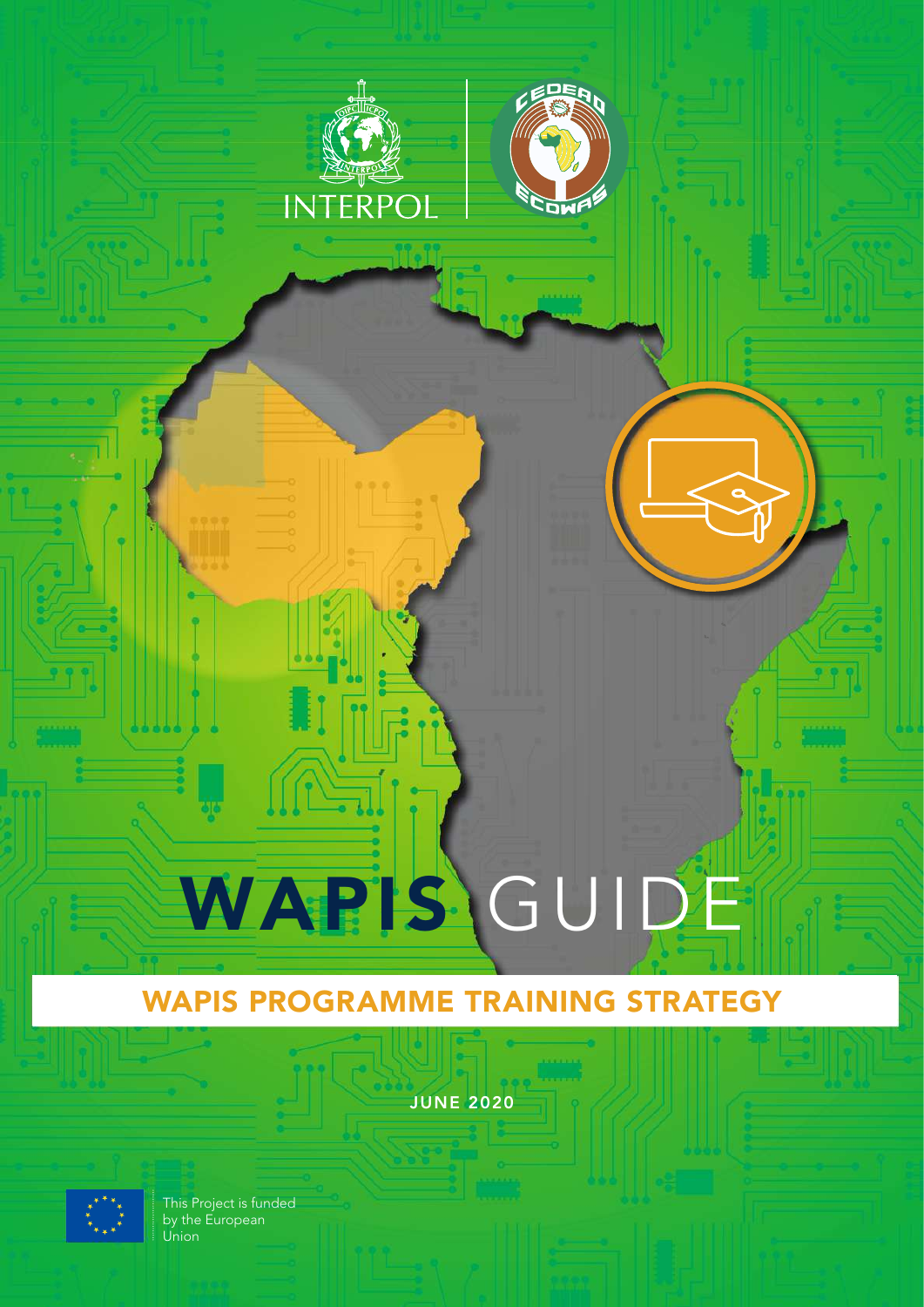

# **CONTENTS**

| <b>LIST OF ABBREVIATIONS</b>                                                 | 4              |
|------------------------------------------------------------------------------|----------------|
| <b>INTRODUCTION</b>                                                          | 5              |
| <b>1. TRAINING MODULES</b>                                                   | $\overline{7}$ |
|                                                                              |                |
| 1.1 Data entry operator training ("basic training")<br>$\mathcal{F}$         | 8              |
| 1.2 Information security training<br>⋗                                       | 10             |
| 1.3 Personal data protection training<br>$\mathbf{\Sigma}$                   | 11             |
| 1.4 Training in use of the collection file<br>$\mathbf{\Sigma}$              | 12             |
| <b>1.5 Validator training</b><br>$\mathcal{F}$                               | 13             |
| 1.6 Technical administrator training (systems and networks)<br>$\mathcal{F}$ | 14             |
| 1.7 System administration training<br>$\mathcal{F}$                          | 15             |
| 1.8 Training in the record of court proceedings<br>$\mathcal Y$              | 16             |
| <b>1.9 DACORE management training</b><br>$\mathbf{\Sigma}$                   | 18             |
| 1.10 Training the WAPIS trainers<br>$\sum$                                   | 21             |
| <b>2. TRAINING MATERIAL</b>                                                  | 22             |
|                                                                              |                |
| <b>3. TRAINING EVALUATION</b>                                                | 22             |
| 3.1 Testing students' knowledge during training<br>$\sum$                    | 22             |
| 3.2 Evaluation by students<br>$\sum$                                         | 23             |
| > 3.3 Feedback in the field                                                  | 24             |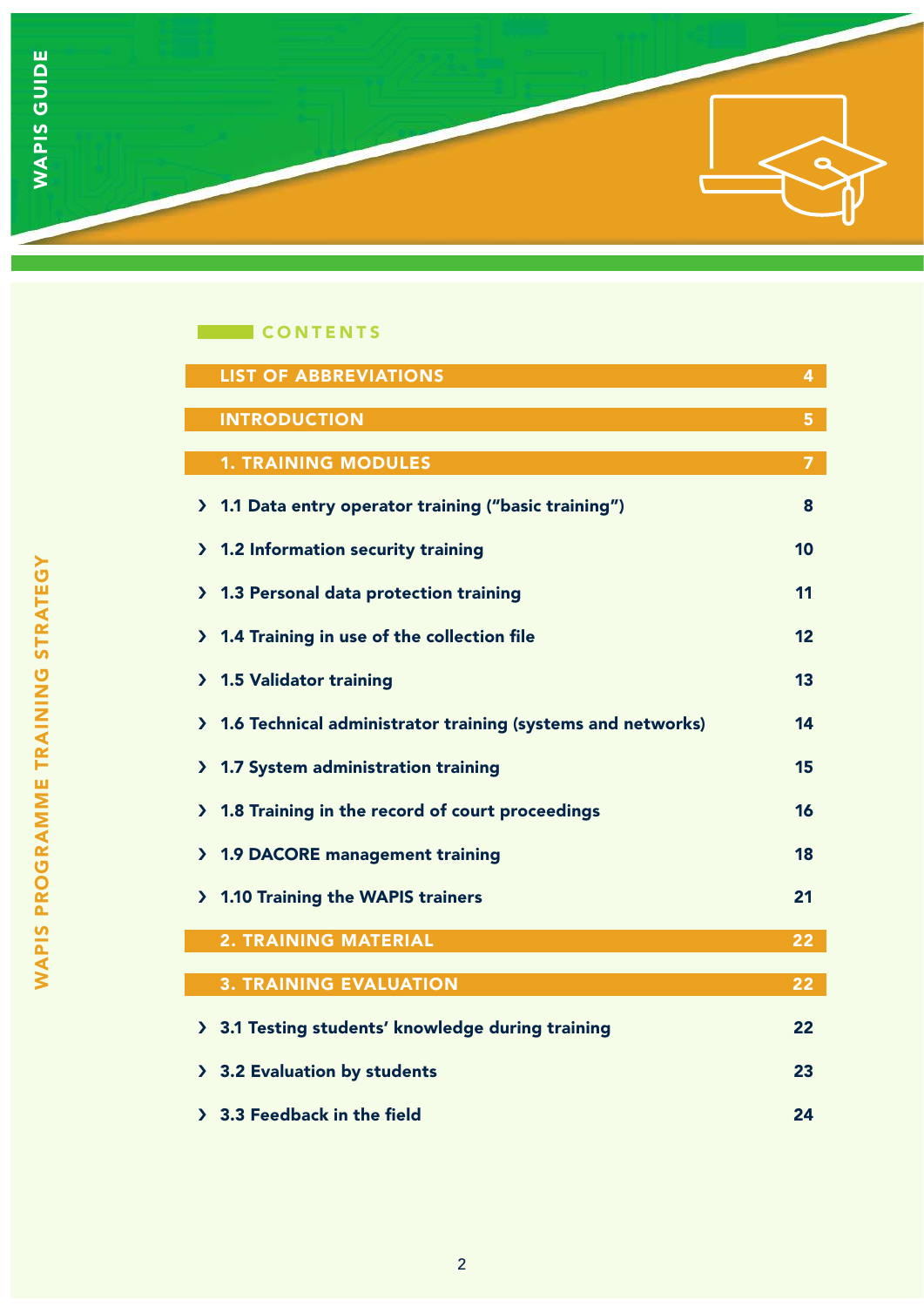

| <b>4. TRAINING AND GENDER EQUALITY</b>              |    |
|-----------------------------------------------------|----|
|                                                     |    |
| <b>APPENDICE 1: COLLECTION FILE</b>                 | 25 |
|                                                     |    |
| <b>APPENDICE 2: USER FORM</b>                       |    |
|                                                     |    |
| <b>APPENDICE 3: PROGRAMME: MODULES AND DURATION</b> |    |
|                                                     |    |
| <b>APPENDICE 4: EVALUATION FORM</b>                 |    |
|                                                     |    |
| <b>NOTES</b>                                        |    |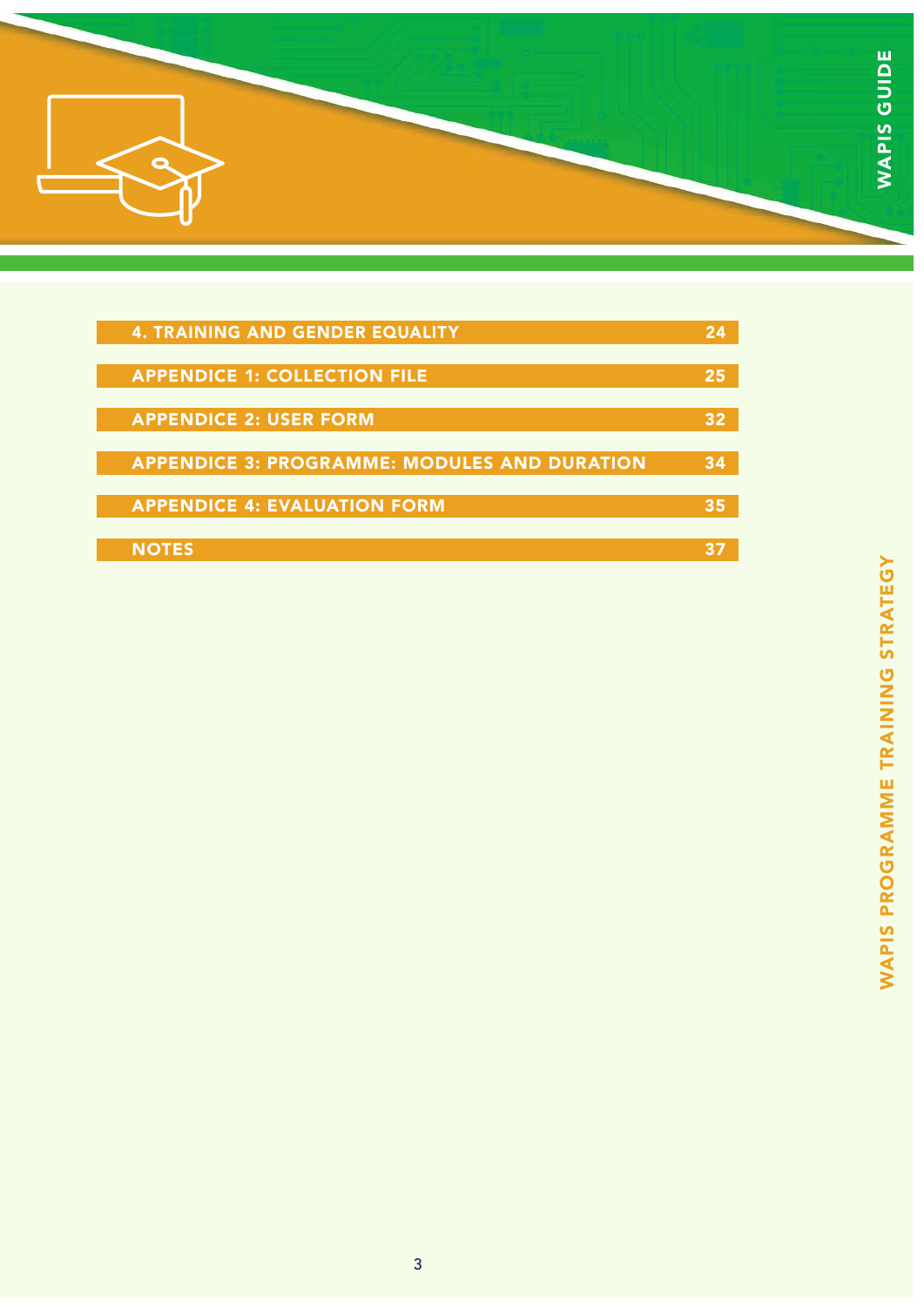

### LIST OF ABBREVIATIONS

| <b>AIRCOP</b> | <b>Airport Communication Project</b>             |
|---------------|--------------------------------------------------|
| <b>CCSS</b>   | <b>Committee of Chiefs of Security Services</b>  |
| <b>DACORE</b> | Data Collection and Registration (Centre)        |
| <b>DEVCO</b>  | Development and Cooperation Aid                  |
| <b>ECOWAS</b> | <b>Economic Community Of West African States</b> |
| <b>EDF</b>    | <b>European Development Fund</b>                 |
| <b>EEAS</b>   | <b>European External Action Service</b>          |
| <b>EU</b>     | <b>European Union</b>                            |
| <b>EUCAP</b>  | <b>European Union Capacity Building Mission</b>  |
| <b>EULOs</b>  | <b>European Liaison Officers</b>                 |
| <b>IfS</b>    | Instrument for Stability                         |
| IT            | Information Technology                           |
| <b>KPI</b>    | Key Performance Indicator                        |
| <b>LEA</b>    | Law Enforcement Agency                           |
| <b>MoU</b>    | Memorandum of Understanding                      |
| <b>NCB</b>    | <b>National Central Bureau</b>                   |

PAJED Programme d'Appui à la Justice et à l'État de Droit (Support Programme for Justice and the Rule of Law)

PCMS Plateforme de Coopération en Matière de Sécurité (Cooperation Platform in the Field of Security)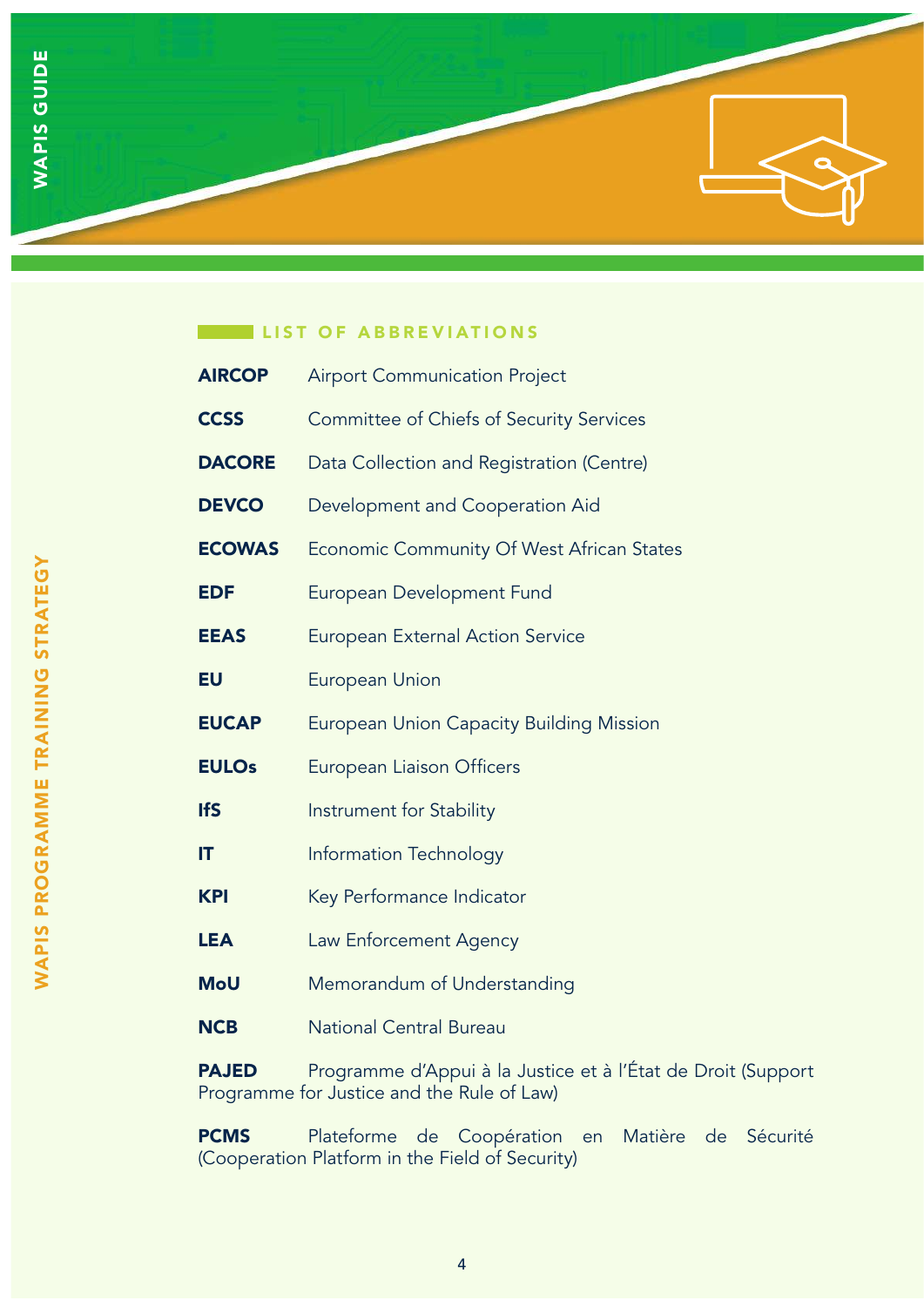

- **RIP** Regional Indicative Programme
- **SEACOP** Seaport Communication Project
- **SOP** Standard Operating Procedure
- **SPOC** Single Point of Contact
- **SRIEU** Special Representative of INTERPOL to the European Union
- **TOC** Transnational Organized Crime
- UNODC United Nations Office on Drugs and Crime
- WANACO WAPIS National Committee
- WAPCCO Western Africa Police Chiefs Committee
- WAPIS West African Police Information System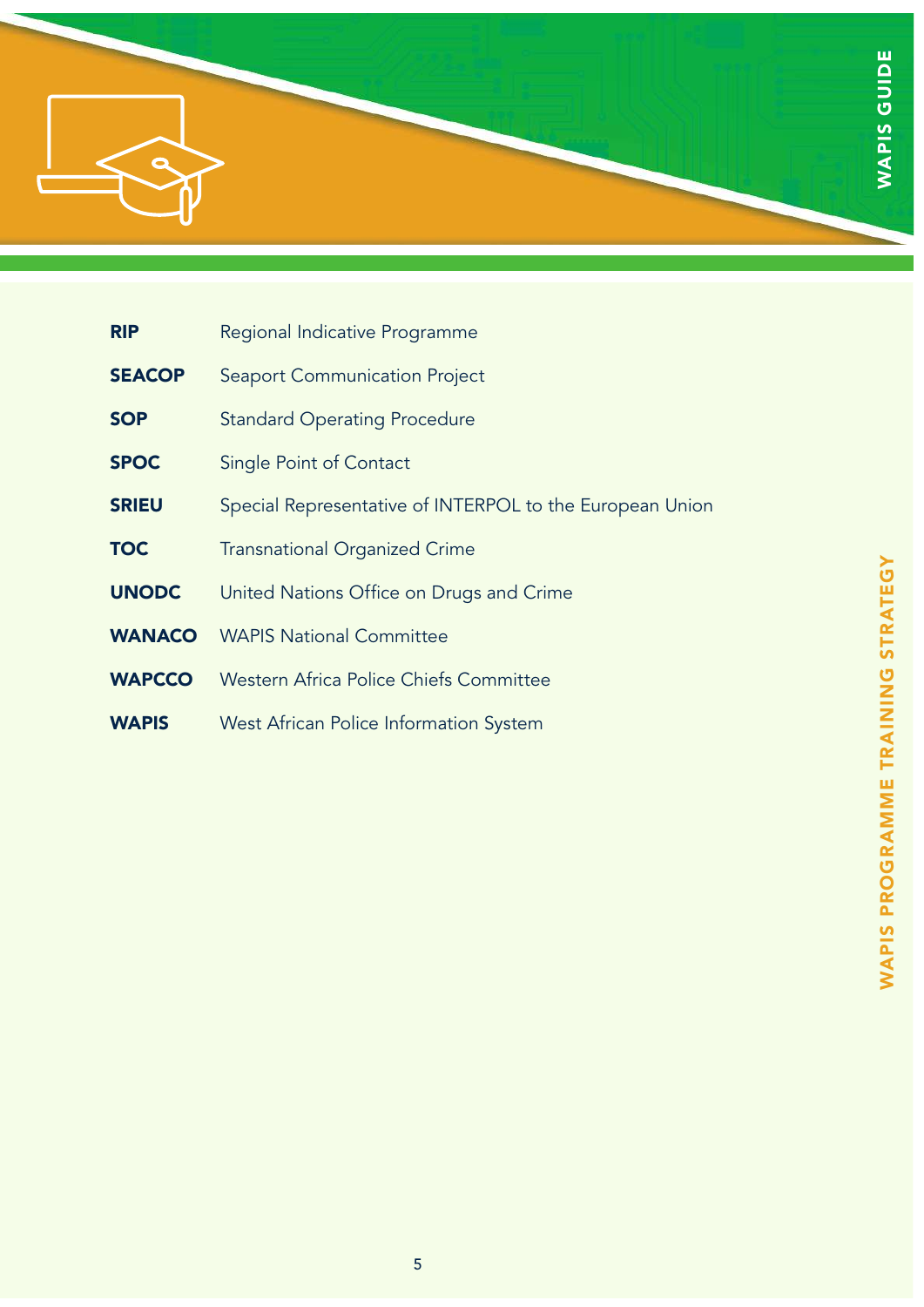### **INTRODUCTION**

WAPIS aims to increase the efficiency of law enforcement agencies involved in preventing and fighting transnational crime and terrorism in beneficiary countries through enhanced information sharing and management.

The Programme has been implemented on three levels:

- > A national level, involving the creation of a national database in each beneficiary country allowing all competent national authorities to collect, register and exchange relevant police data.
- > A regional level, through creation of a regional platform for sharing authorized police data between countries based on their national databases.
- > A global level, where each national database will have access to INTERPOL's global databases via the I-24/7 communication system.

As WAPIS is a new work tool, training occupies an important place in the Programme's implementation to ensure that skills are transferred through national users learning and assimilating the tool. Training is therefore essential to ensure the WAPIS programme's lasting future.

The aim of this document is to describe the training strategy designed by the WAPIS programme to:

- > Transfer skills;
- > Harmonize this transfer process in order to ensure that the quality of WAPIS training conforms to INTERPOL's training standards;
- › Define the WAPIS training programme priorities for the period between 2017 and 2022.

This document was drafted in collaboration with the Capacity Building and Training Directorate (CBT), who define INTERPOL's global training strategy.

The WAPIS programme training strategy has been drawn up to suit the needs of each category of users in the system. These needs have been determined from the description of the different tasks to be performed, as detailed in the DACORE Guide.<sup>1</sup>.

Document giving details of the DACORE and system organization at national level, with the various user roles and profiles.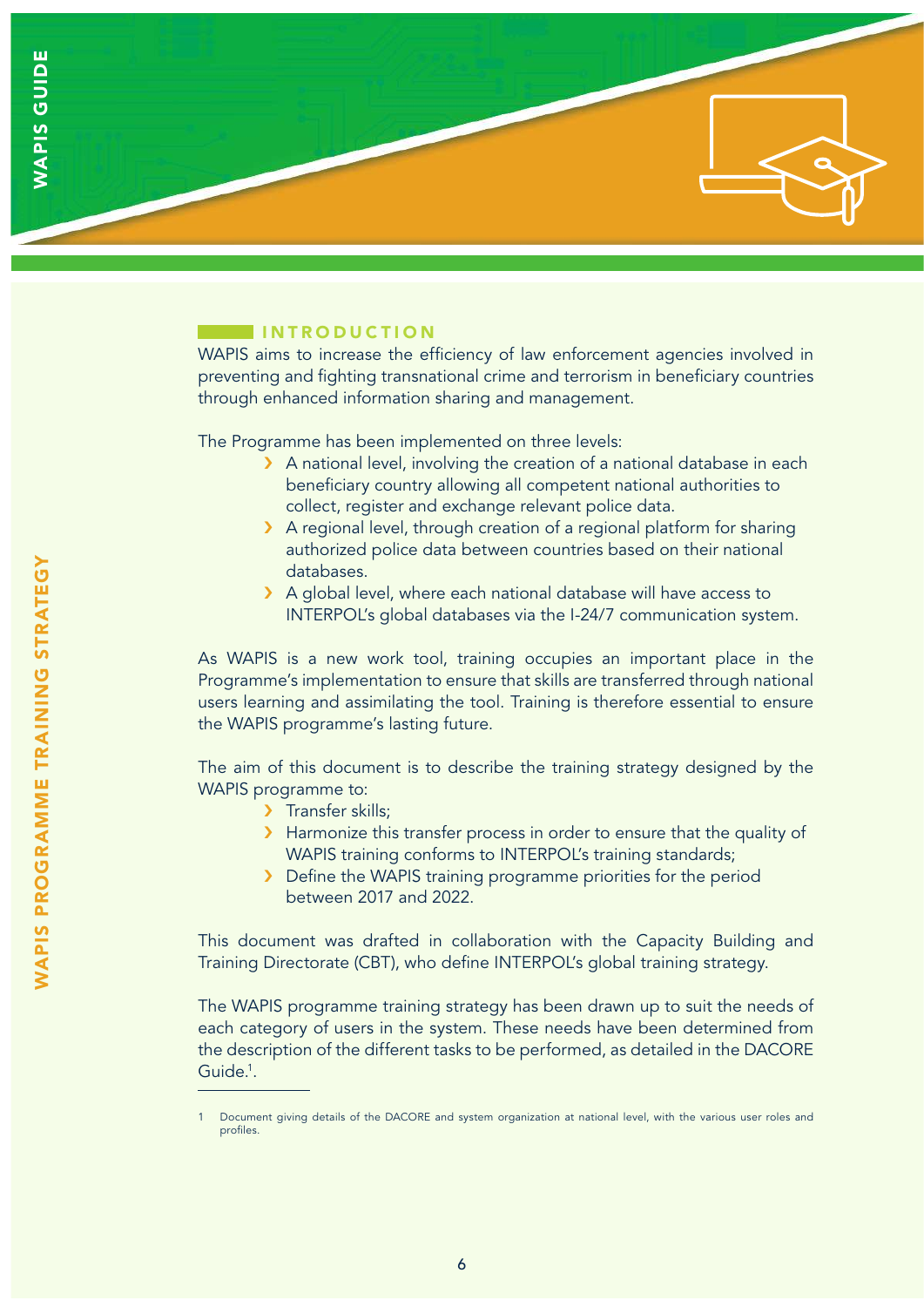

The document describes the training programme, especially the different modules, as well as the training material used, how the training is evaluated (3) and the importance accorded to the question of gender equality when it comes to training.

# 1.TRAINING MODULES

Based on the roles and tasks of the various System users, ten (10) training modules have been developed and delivered, namely:

- › WAPIS basic training for data entry operators;
- > Information security training;
- > Training in use of the collection file;
- > Validator training;
- > Personal data protection training;
- > Technical administrator training (systems and networks);
- › System administration training;
- > Training in the record of court proceedings;
- > DACORE management training;
- > Training the WAPIS trainers.

For each module, the objectives, target audience, course duration, and applicants' prerequisites for taking part should all be defined.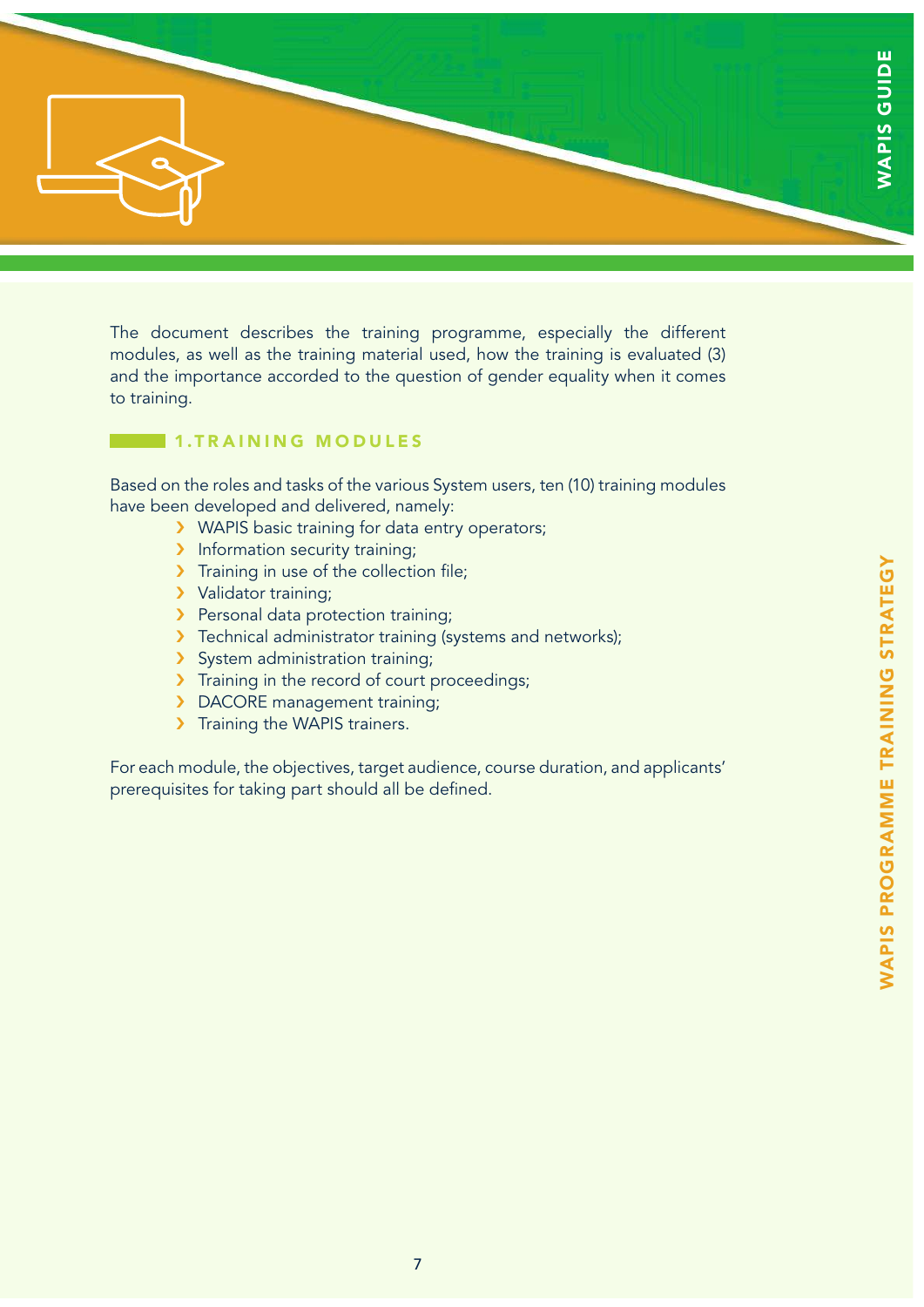# 1.1 DATA ENTRY OPERATOR TRAINING ("BASIC TRAINING")

This is basic training on the WAPIS programme and how to use the WAPIS tool. It equips participants with the knowledge they need to understand the programme and the skills to handle all the app's basic functions.

### › Training objectives: After completing this training, participants will be able to:

- › Clearly explain the WAPIS programme objectives;
- › Clearly explain how the WAPIS system works and its impact on the work of the police;
- › Perform data entry, searches and checks in the WAPIS app adequately and efficiently;
- › Identify and use the basic "reporting", "administration" and "audit" functions in the WAPIS app.
- › Course duration: 32 hours. It can last as long as 40 hours if the information security, personal data protection and collection file modules are included (3 hrs  $+3$  hrs  $+2$  hrs).
- › Training format: Theory lessons and hands-on classroom training. Lessons are delivered in a formal training session framework, but when circumstances require, hands-on classroom training<sup>2</sup> can be organized.
- › Number of participants per training session: 15 maximum
- › Target audience: Training is aimed at DACORE staff, but also at all remote work station users.
- > Prerequisites: Participants should be familiar with the computer system and have considerable experience of writing police reports. Applicants are selected for training on the basis of information provided on the registration form (see Appendix 5.2) and certified by their supervisor to prove that they have the necessary prerequisites to benefit from the training. When conditions permit, applicants' prior knowledge is also assessed by the trainers to ensure they are eligible for training.
- › Number of sessions: This type of elementary training is delivered by Programme experts two or three times a year in each country once it has received the equipment, until the DACORE is up and running. The baton is then passed to local trainers once they have been trained. Refresher sessions for users should

<sup>2</sup> Training consisting of training one or two people on the work station where the WAPIS terminal is already installed.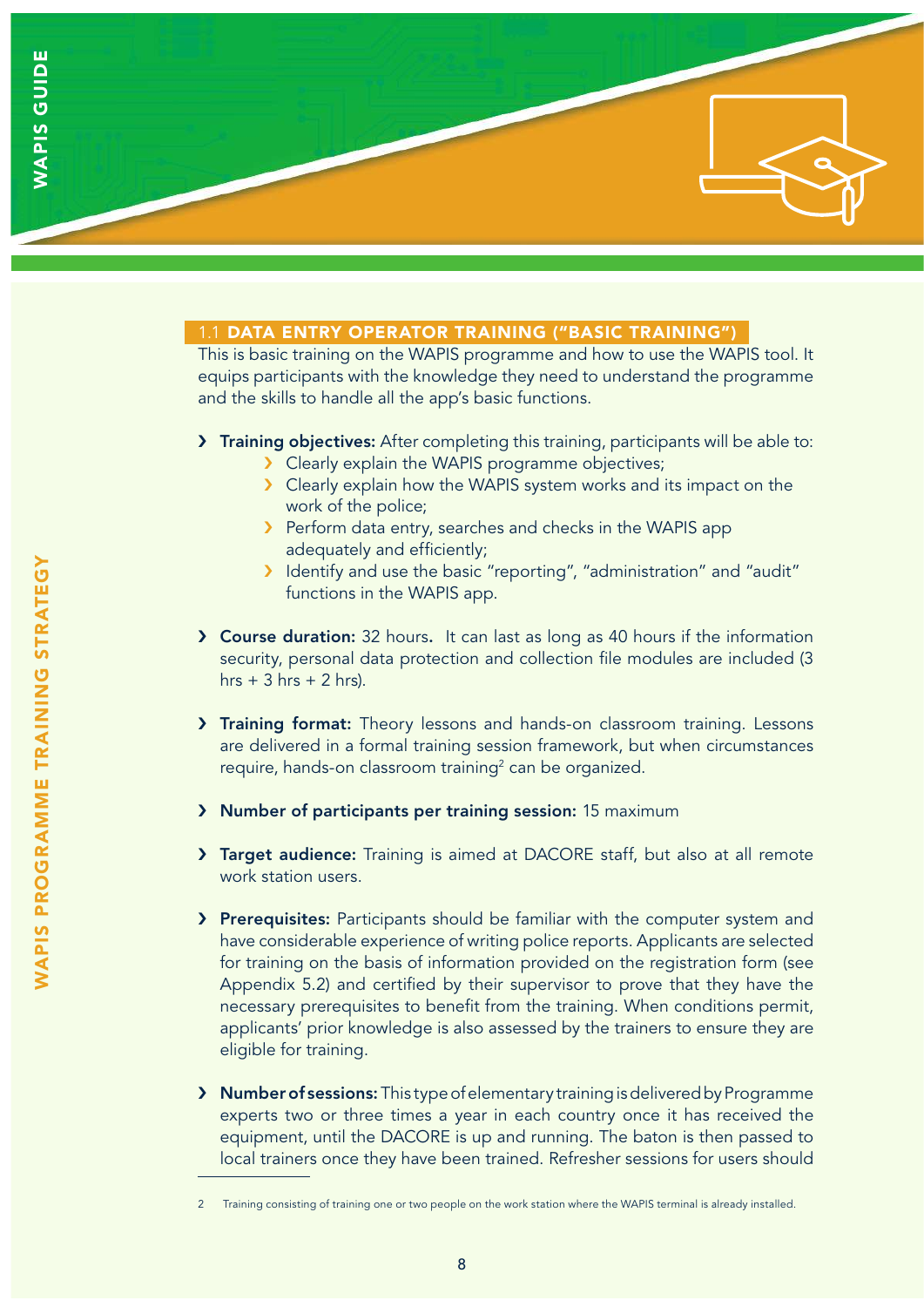

be planned according to the results of monitoring and assessment in the field and feedback of experience.

### › Course content:

- > Introduction to the WAPIS programme
- › INTERPOL, WAPIS's technical partner
- > Legal aspects of the WAPIS system
- > Technical aspects of the WAPIS system
- > Using the scanner
- › Connecting to the WAPIS interface
- > Creating a Case object
- > Creating a Fact object
- › Registering a Person object
- › Registering an Administrative document object
- › Registering a Means of transport object
- › Registering a Weapon object
- › Registering a Generic object
- > Basic concepts of validating data and WAPIS system administration
- > How to check and look up information in the WAPIS database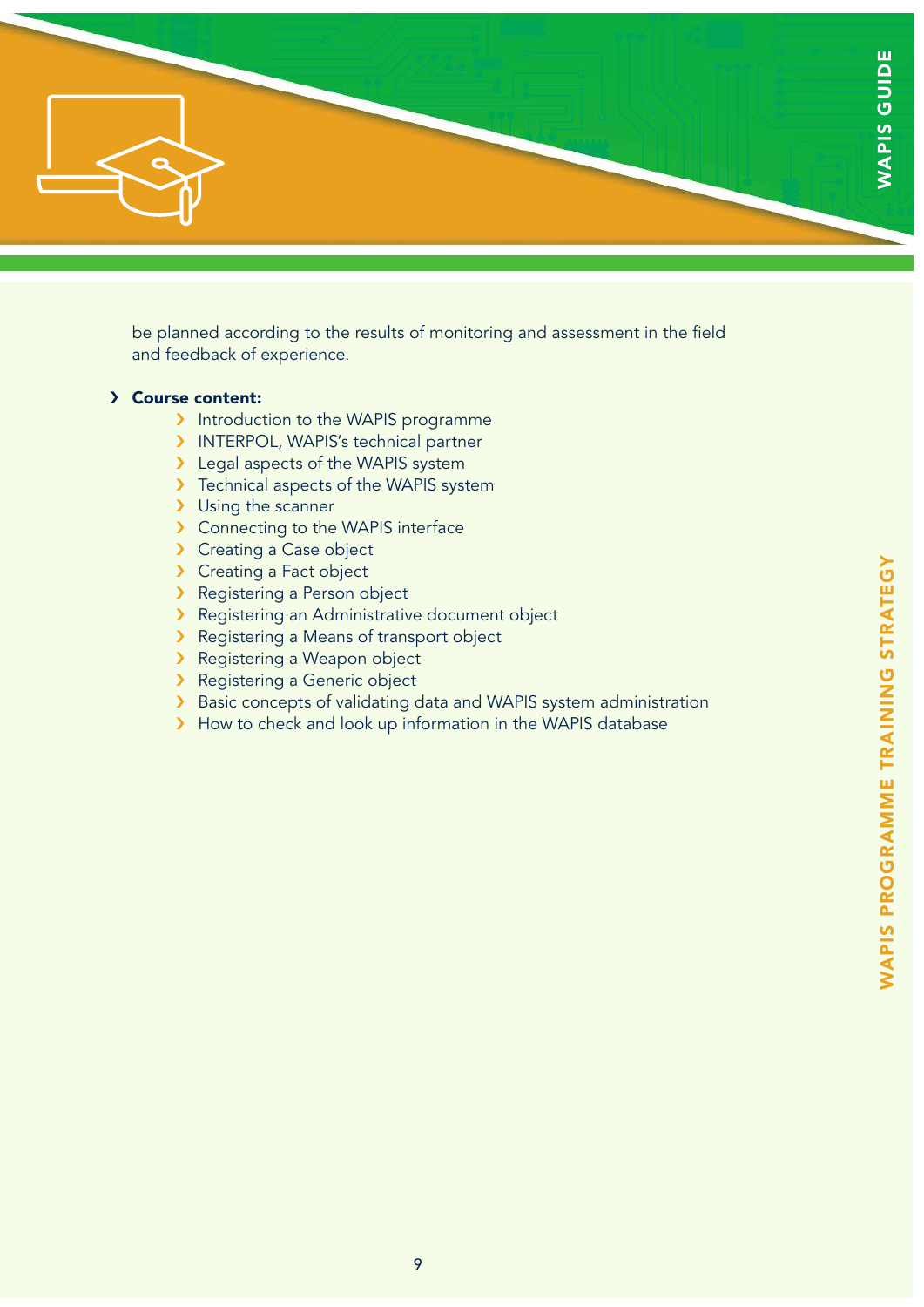

### 1.2 INFORMATION SECURITY TRAINING

This training helps users understand the concepts and principles of information security. Users need this training because of the sensitivity of the information collected and shared via the WAPIS system.

- > Training objectives: à l'issue de cette formation, les participants seront en capacité de :
	- **I** Identify information security threats;
	- > Assess the risks and ensure they act responsibly when managing information;
	- › Apply the rules required in order to respond effectively to threats to information security.
- › Course duration: 3 hours
- > Training format: This course is delivered in the classroom, but can also be accessed on the IGLC (INTERPOL Global Learning Centre) web-based training platform via the link http://ilearn.interpol.int/ilearn/outils/parcours/launch. php?id\_p=988&id\_sco=1
- › Number of participants per training session: 15 maximum in the classroom and unlimited online.
- > Target audience: Anyone involved in getting the WAPIS system up and running, operators, validators, administrators, etc.
- > Prerequisites: Participants should have a minimum level of basic computer skills.

#### › Course content:

- > Introduction to information security
- › Rules and key principles of information security
- > Threats to information security
- > User responsibilities as concerns information security

For reasons of practicality and because there is a degree of overlap, this classroom training is regularly included in the WAPIS basic training for data entry operators.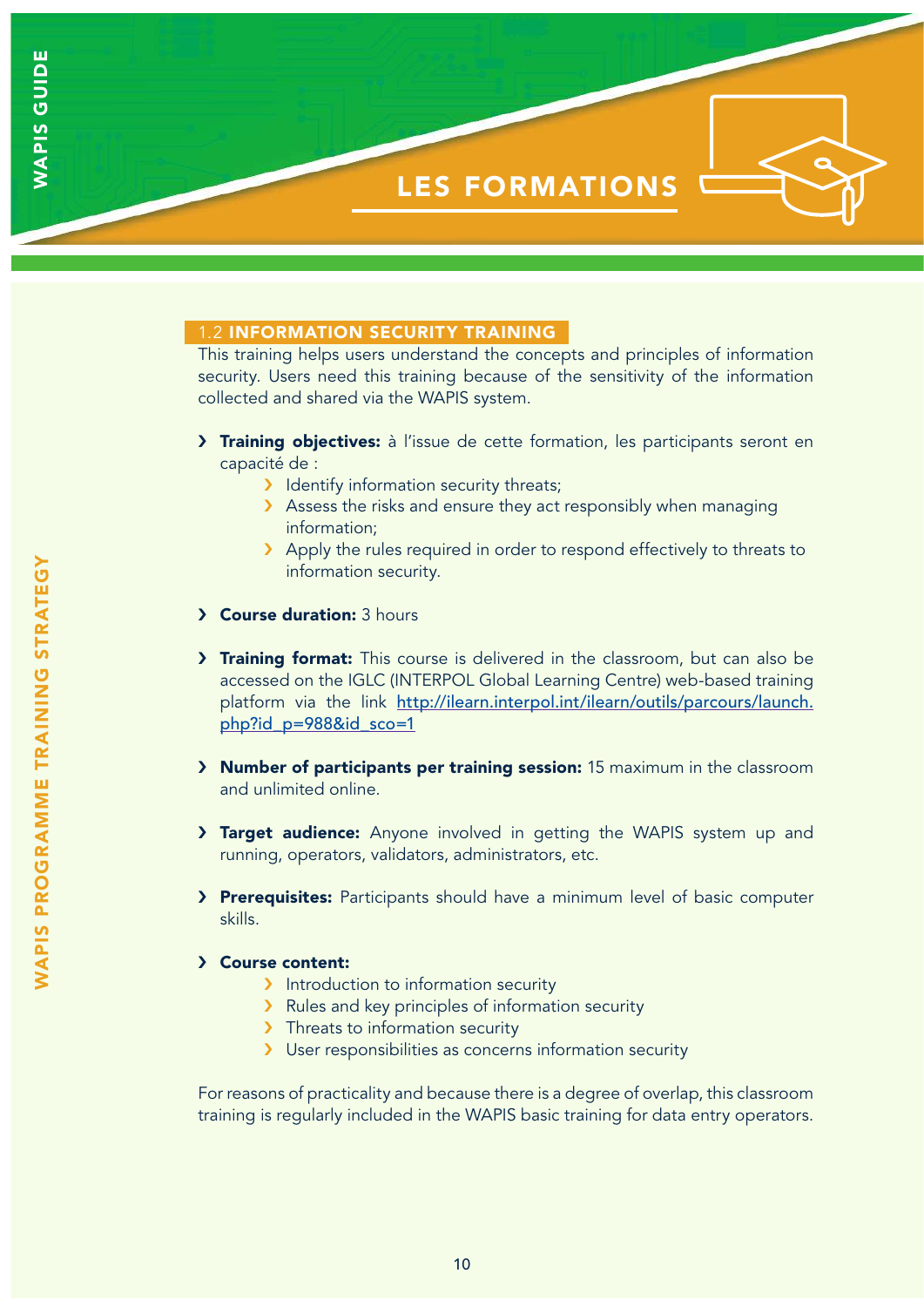

### 1.3 PERSONAL DATA PROTECTION TRAINING

This module is based on the "WAPIS Best Practice Guide on Personal Data Protection". It equips participants with the knowledge they need and best practice recommendations for processing personal data in WAPIS.

- > Training objectives: Participants will learn how to process personal data and will be able to:
	- › Recognize personal data when processing data in the WAPIS database;
	- › Recognize "sensitive" data;
	- > Fully understand the rules and principles applicable to processing of personal data;
	- > Apply best practice when processing personal data in the System.
- › Course duration: 3 hours
- > Training format: Classroom training
- › Number of participants per training session: 15 maximum
- > Target audience: Anyone involved in getting the WAPIS system up and running, operators, validators, administrators, etc.
- › Prerequisites: Participants should have followed the WAPIS basic training for data entry operators.

#### › Course content:

- › What is personal data?
- › What is personal data processing?
- › Guidelines for processing personal data
- > Processing sensitive data

For optimum efficiency, this module is also regularly included in the WAPIS basic training for data entry operators.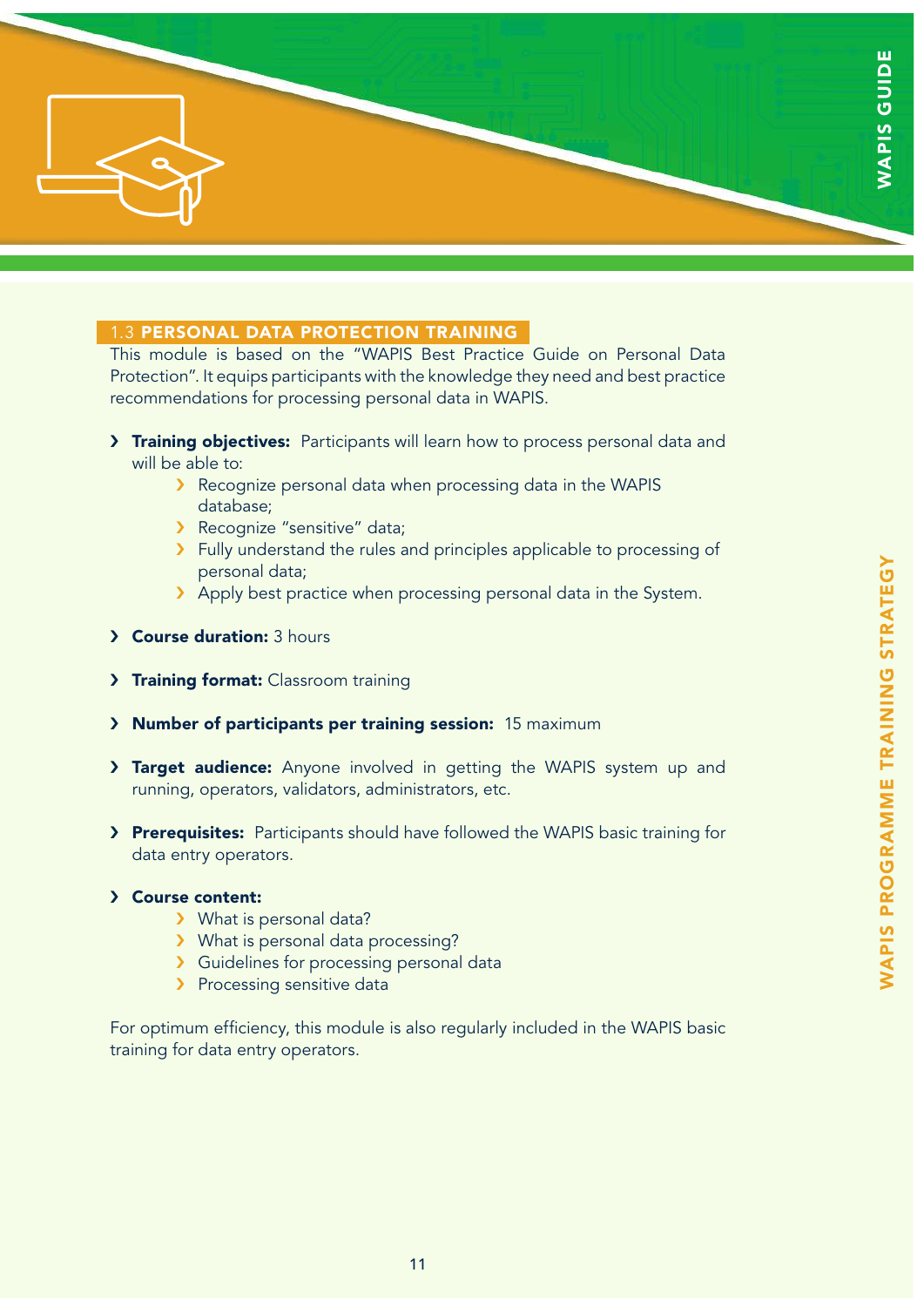

### 1.4 TRAINING IN USE OF THE COLLECTION FILE

This is a module aimed at law enforcement officers (LEOs) about the information needed when collecting police data in the WAPIS system. It also helps LEOs improve the quality of their reports.

- > Training objectives: Participants will learn how to collect relevant data and will be able to:
	- > Explain how the WAPIS system works and its impact on the work of the police;
	- > Identify the relevant information to be provided when updating the WAPIS database;
	- > Use this information when filling in police reports to improve their quality;
	- > Enter information into collection files that will be used to update the System.
- › Course duration: 2 hours
- > Training format: Classroom training
- › Number of participants per training session: 15 maximum
- > Target audience: Any LEO or anyone using the WAPIS system
- > Prerequisites: Participants should be using the WAPIS tool already or wishing to use this system.

#### › Course content:

- > Introduction to the WAPIS programme
- > Legal aspects of the WAPIS system
- > Technical aspects of the WAPIS system
- › WAPIS collection file

This course is delivered during information and awareness-raising sessions and is also regularly included in the WAPIS basic training for data entry operators.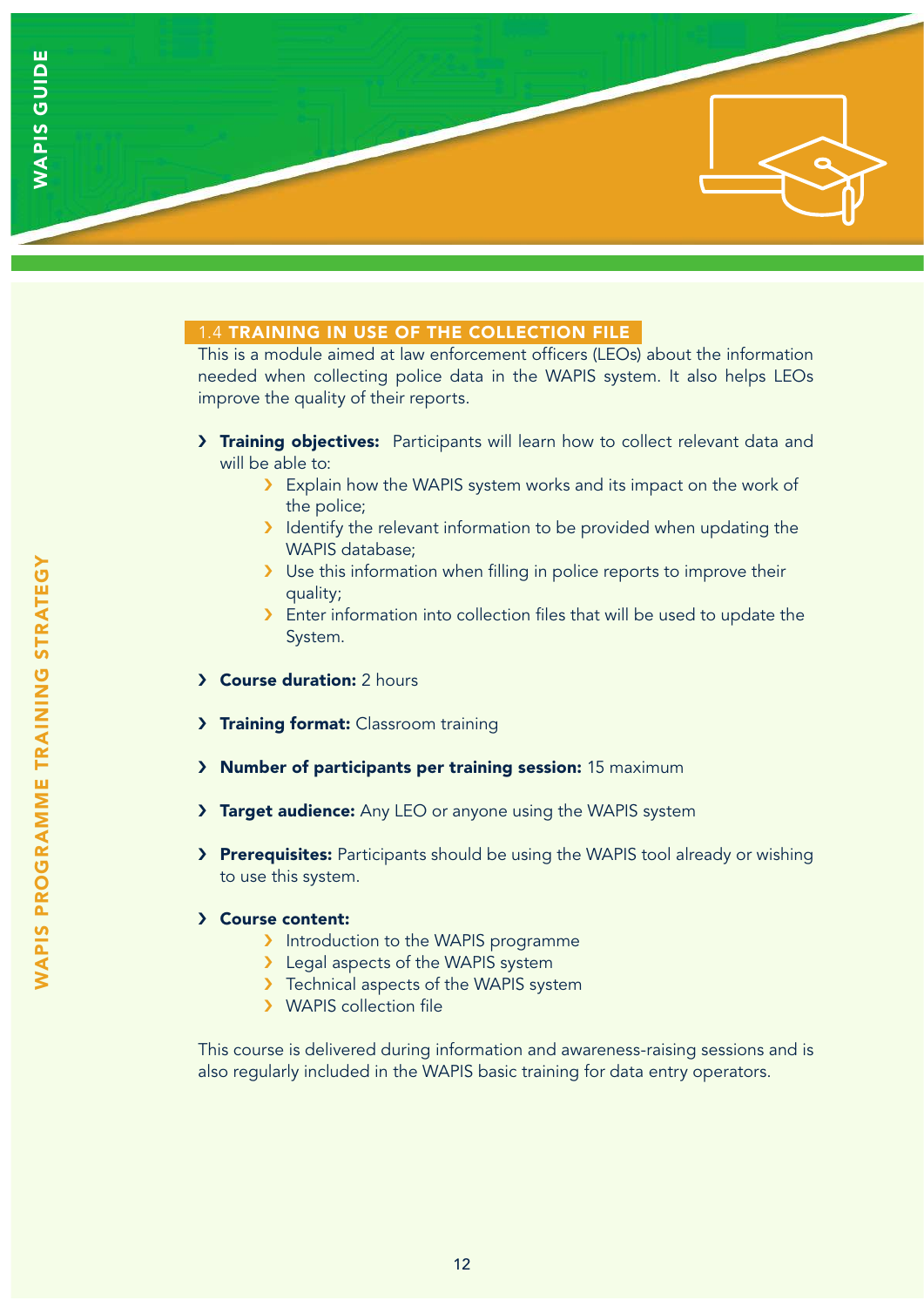## 1.5 VALIDATOR TRAINING

This course focuses on checking the quality of the data entered and validating it in the WAPIS system.

- > Training objectives: Participants will learn how to check the quality of police data and will be able to:
	- › Check the legality, accuracy, legitimacy, lawfulness and validity of data entered by the data entry operators;
	- > Provide the necessary explanations to the sending department if the entry is rejected;
	- › Support and assist law enforcement agencies and the administrative authorities with WAPIS registration request procedures;
	- › Ensure enforcement of personal data protection and information security regulations.
- › Course duration: It lasts 16 hours if the participants have already done the WAPIS basic training for data entry operators. It lasts 40 hours if the participants are unfamiliar with the WAPIS system.
- > Training format: Classroom training
- › Number of participants per training session: 15 maximum
- > Target audience: Any staff assigned to validating data who work in the DACORE or from a remote site and have a WAPIS terminal.
- > Prerequisites: Participants should have solid IT skills and an excellent grasp of criminal law, special criminal law and legal proceedings, as well as good experience of conducting criminal investigations. They must have reached supervising officer grade in their original unit so they are in a position to exert their authority over data entry operators and give them strict instructions as to the quality of data to be recorded. Applicants are selected for training on the basis of information provided on the registration form and certified by their supervisor to prove that they have the necessary prerequisites to benefit from the training.
- › Number of training sessions: One or two sessions a year in each country will be provided by the Programme after the basic training for data entry operators has started. This course is delivered by Programme experts until the DACORE is up and running and the national trainers have been trained and can take up the baton.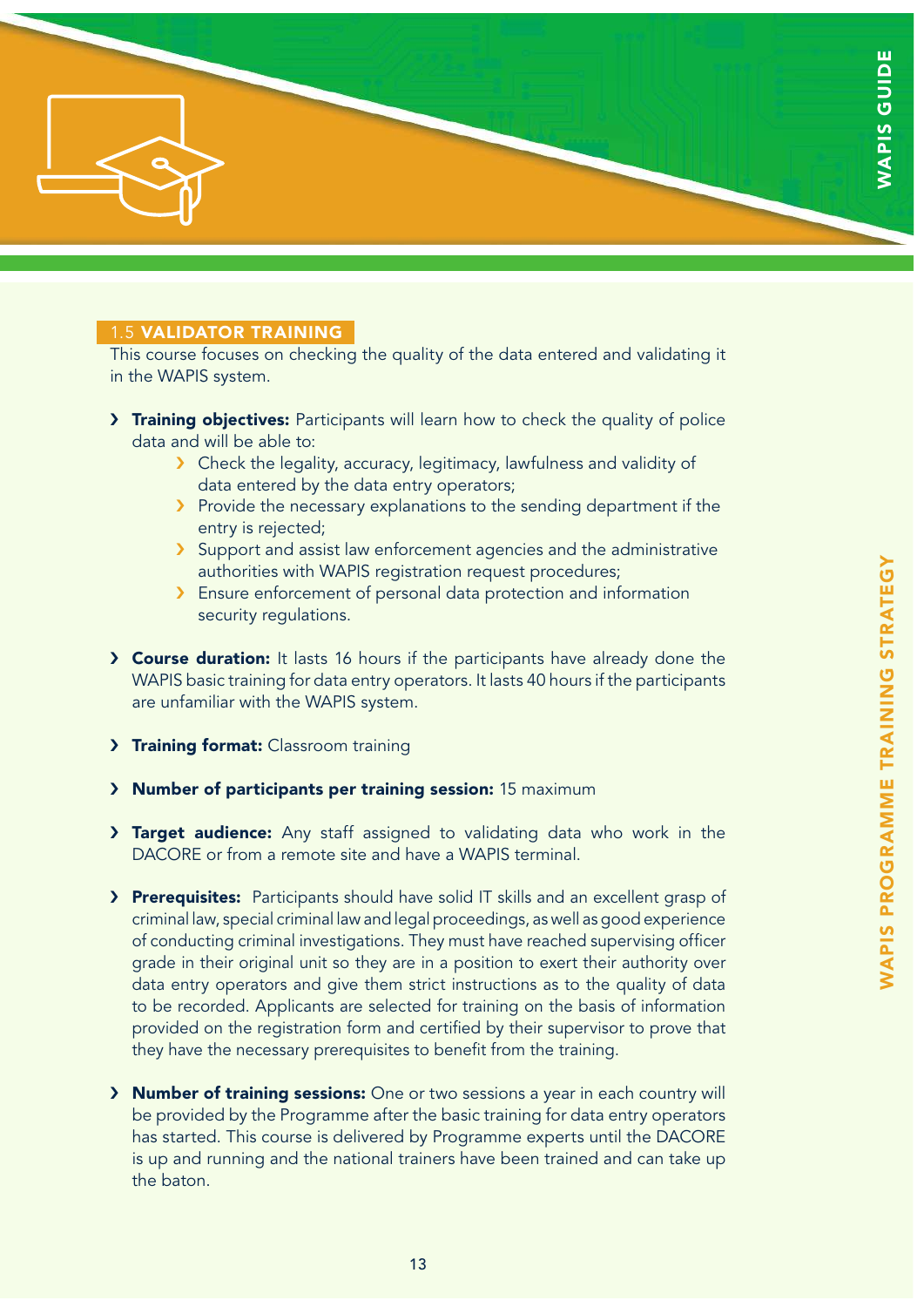

# › Course content:

- › Modules on WAPIS basic training for data entry operators
- › Advanced modules on personal data protection
- > Procedure for checking and validating data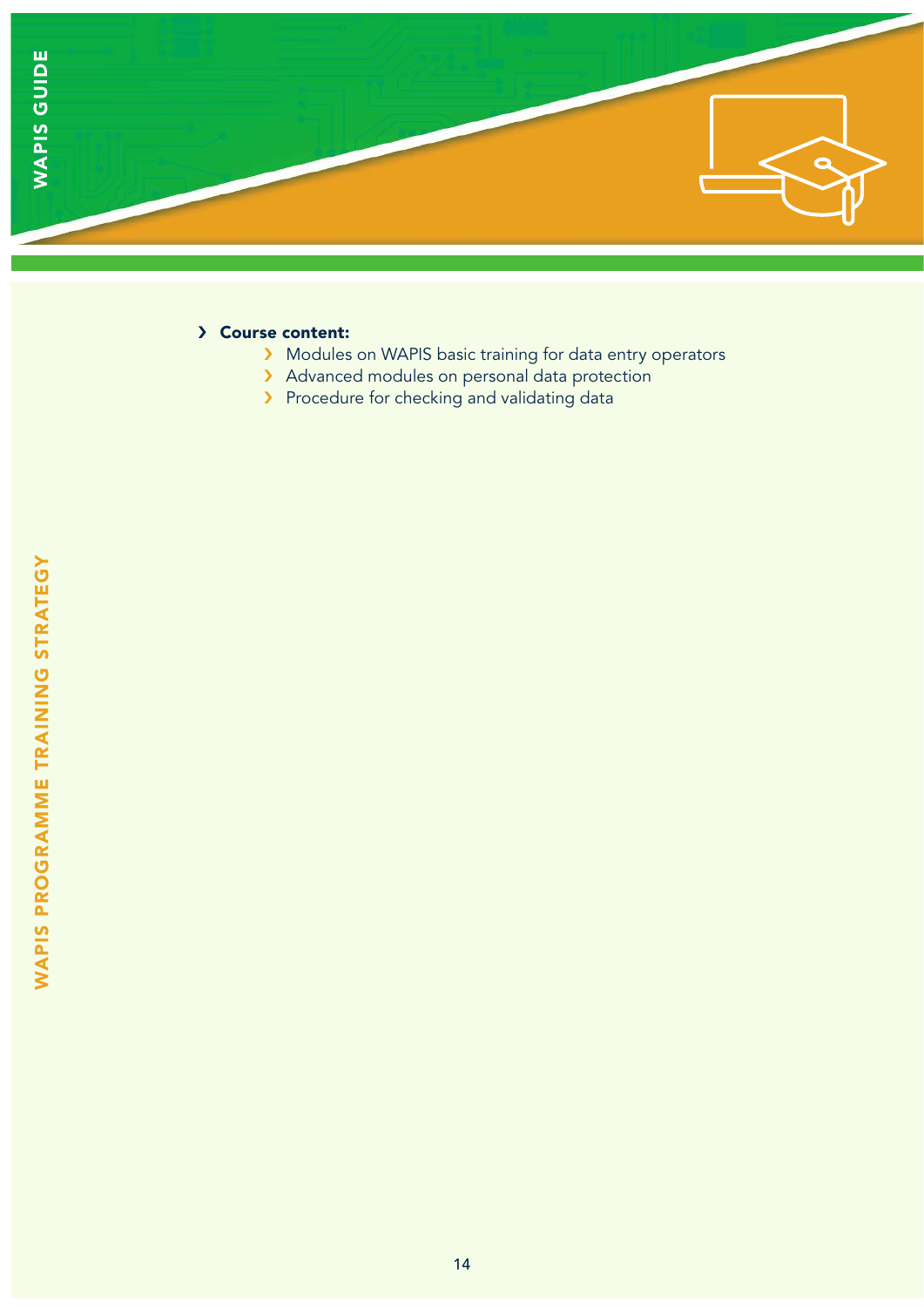

### 1.6 TECHNICAL ADMINISTRATOR TRAINING (SYSTEMS AND NETWORKS)

This course is aimed at DACORE technicians in order to boost their ability to monitor and maintain the WAPIS system.

- > Training objectives: Participants will learn about systems management and network administration, and will be able to:
	- > Maintain the WAPIS system at national level;
	- › Offer technical support to operational units using the WAPIS system;
	- › Undertake technical monitoring of the computer network;
	- › Intervene anywhere in the national jurisdiction on any technical issues related to operation of the WAPIS system.
- › Course duration: 40 hours (5 days)
- > Training format: Classroom training
- › Number of participants per training session: 3 maximum
- > Target audience: Any member of staff assigned to the DACORE to perform technical administrator functions.
- > Prerequisites: Participants should be technicians with an excellent grasp of the computer system and, preferably, experience of administering the Linux system and CISCO networks. They should have followed the WAPIS basic training for data entry operators.
- › Number of training sessions: Four sessions per country throughout the duration of the Programme.
- › Course content: The training is delivered by a technical training provider chosen by the Programme. The training content may vary from one country to another depending on the technicians' level of knowledge and the country's requirements.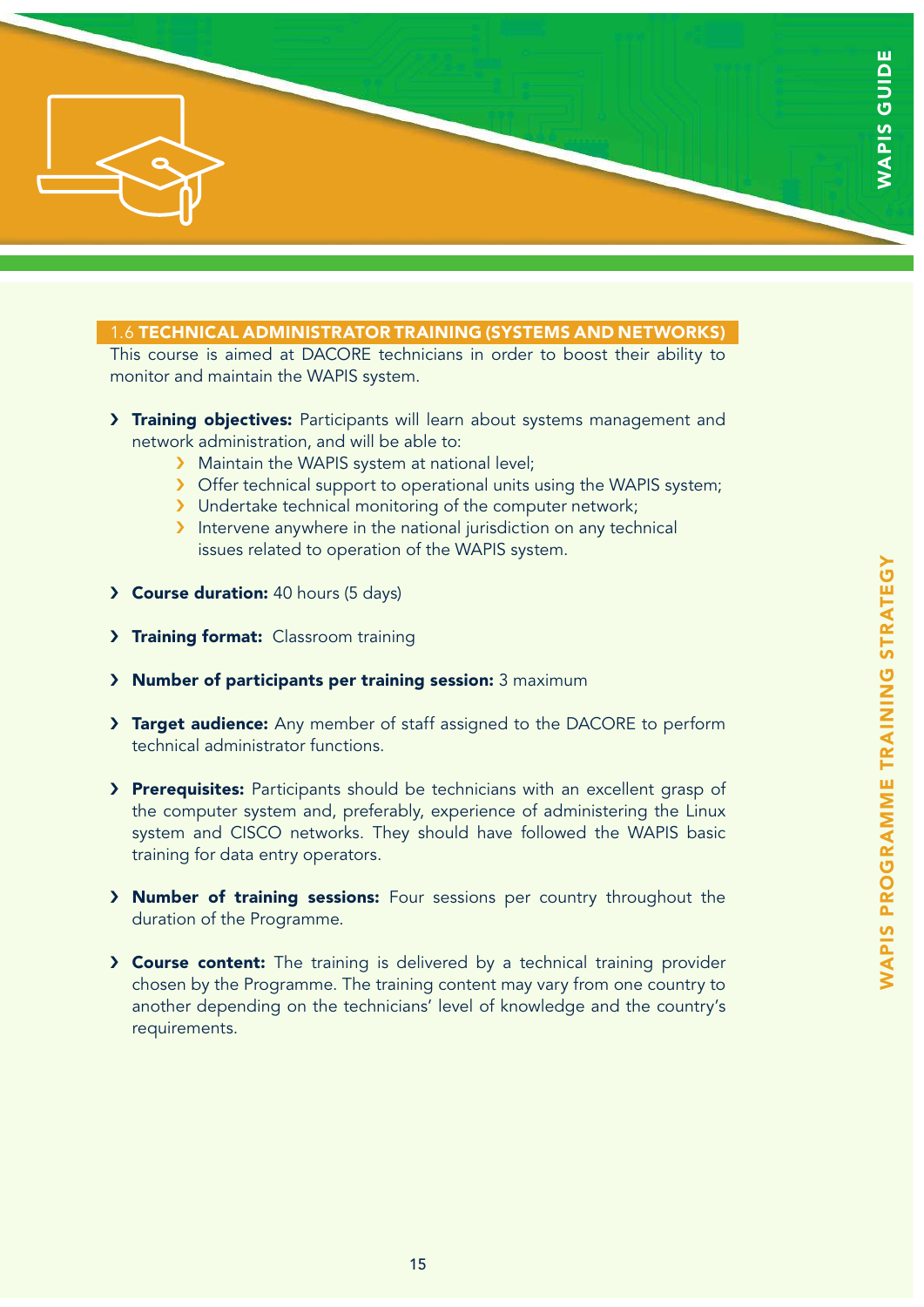# 1.7 SYSTEM ADMINISTRATION TRAINING

This consists of a course covering all aspects of managing the functionality and modules of the WAPIS app.

- > Training objectives: Participants will learn how to use and handle the WAPIS app and will be able to:
	- › Create and assign roles (give access rights) to national users according to their needs;
	- > Manage the various roles;
	- > Manage the links between different application objects;
	- > Adapt the app by creating services, places and professions;
	- › Monitor use of the database daily in coordination with the validators;
	- > Draw up statistics to present to the authorized authorities;
	- › Monitor the validity of wanted notices for people, vehicles, administrative documents, weapons and generic property;
	- › Ensure that data recorded in the WAPIS database is not out-of-date.
- › Course duration: It lasts 16 hours if the participants have already done the WAPIS basic training for data entry operators. It lasts 40 hours if the participants are unfamiliar with the WAPIS system.
- > Training format: Classroom training
- › Number of participants per training session: 5 maximum
- > Target audience: Personnel assigned to the DACORE to manage the WAPIS system.
- > Prerequisites: Participants should have solid IT and database management skills. Familiarity with criminal investigations and law enforcement agencies is essential. Applicants are selected for training on the basis of information provided on the registration form and certified by their supervisor to prove that they have the necessary prerequisites to benefit from the training. When conditions permit, applicants' prior knowledge is also assessed by the expert trainers in the Programme team to ensure they are eligible for training.
- › Number of training sessions: The number varies according to how often the app is updated<sup>3</sup>

WAPIS PROGRAMME TRAINING STRATEGY

WAPIS PROGRAMME TRAINING STRATEGY

<sup>3</sup> The app is updated based on feedback from users and their needs.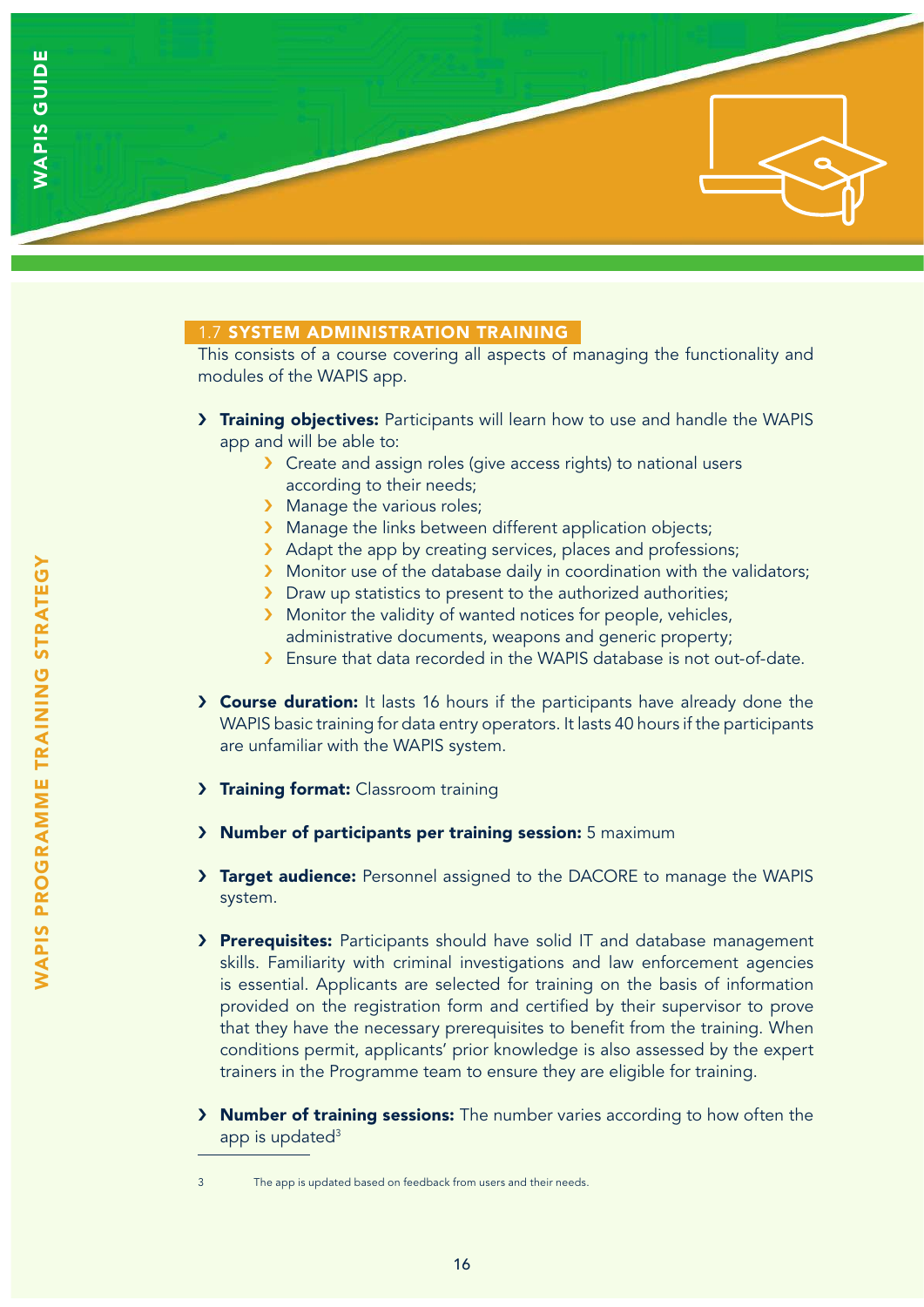

### › Course content:

- › Refresher modules on WAPIS basic training for data entry operators
- › Refresher modules on personal data protection
- › Refresher procedure for checking and validating data
- > Managing users
- > Managing roles
- > Managing links between objects
- › Adapting the app to professions, services and places at national level
- > Procedure for generating reports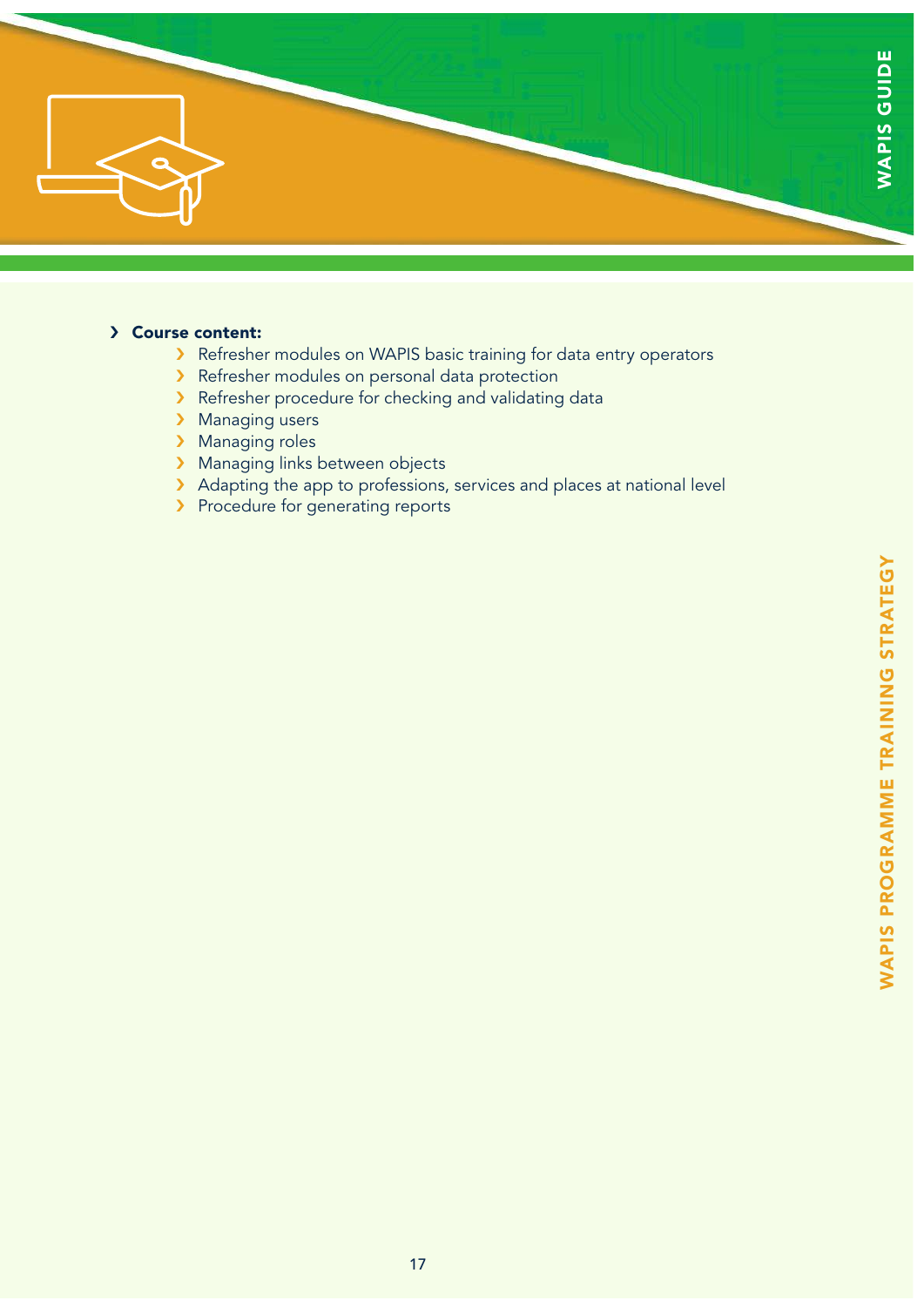### 1.8 TRAINING IN THE RECORD OF COURT PROCEEDINGS

The record of court proceedings is the system's link with the justice system. It allows the justice services (magistrates, clerks of the court, sentence enforcement services, etc.) to update the final status of individuals who have been to court (eg. convicted, case dismissed, pardoned, filed without further action) in WAPIS and make appropriate use of it during the course of their duties, including recording in, searching and checking the database. Training in the record of court proceedings equips magistrates with the necessary skills to use WAPIS and teaches them how to fill in this form.

- > Training objectives: Participants will learn how to fill in the record of court proceedings and use certain WAPIS functions. They will be able to:
	- If Understand the role and purpose of the app and how it works;
	- > Fill in the record of court proceedings;
	- > Use the app Search and Check functions;
	- › Register as "wanted" any persons who are the subject of an enforceable court judgment.
- › Course duration: 24 hours
- > Training format: Classroom training
- › Number of participants per training session: 15 maximum
- > Target audience: Magistrates, clerks of the court or any other court officials who need to use the WAPIS system.
- > Prerequisites: Participants should have good IT skills.
- › Number of training sessions: One session a year is planned for each country once the system has been networked throughout the country. Once trained, local trainers will take over this training.
- › Course content:
	- › Modules on WAPIS basic training for data entry operators
	- > Modules on personal data protection
	- › Procedure for filling in the record of court proceedings
	- > Using the Search and Check functions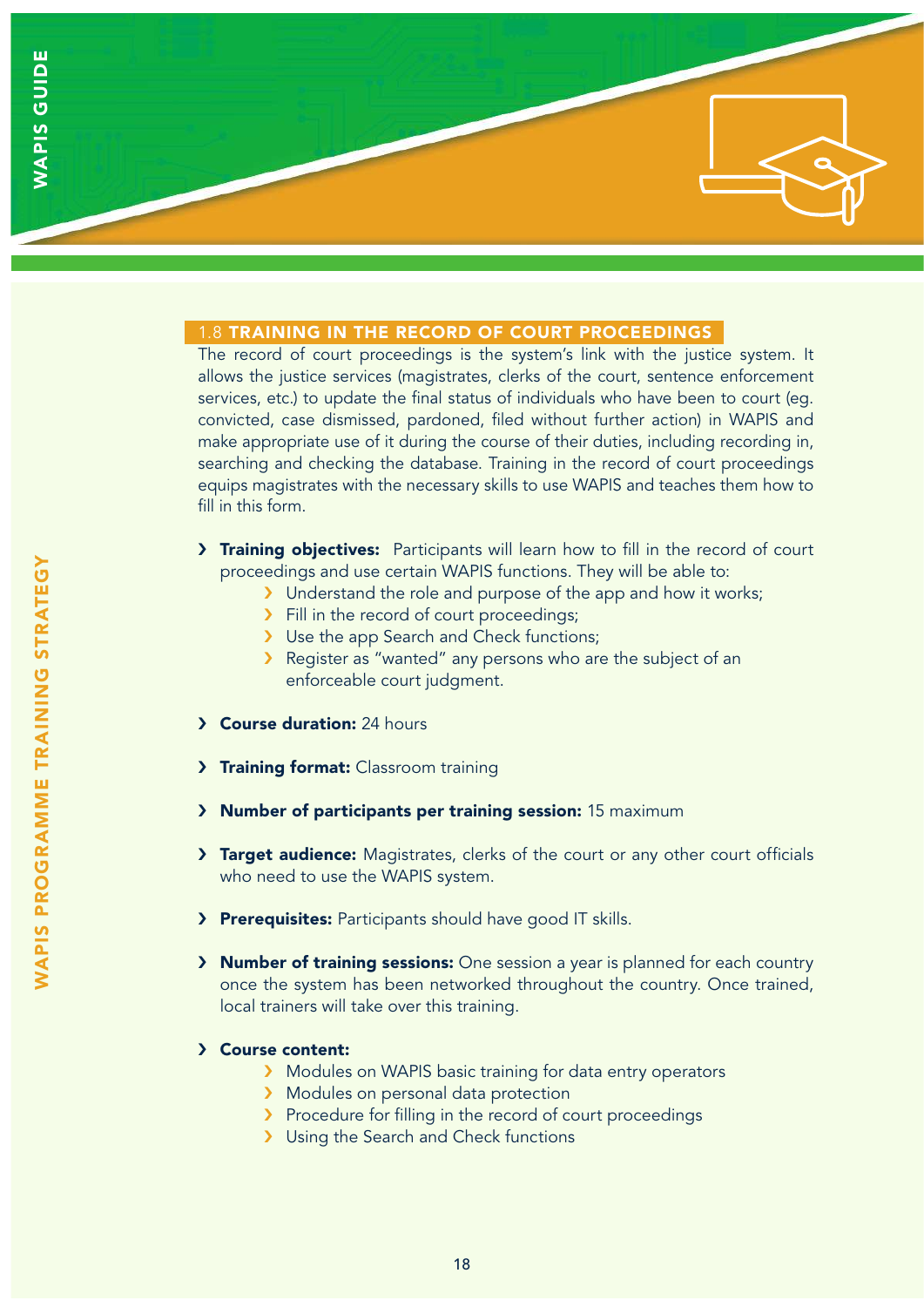

### 1.9 DACORE MANAGEMENT TRAINING

This course focuses on building the management capacity of DACORE directors so that they manage this structure better.

- > Training objectives: Participants will learn management and supervisory skills. At the end of the course, they will be able to:
	- › Evaluate and assume their role and responsibilities as director of the DACORE;
	- › Run, organize and manage the DACORE in a manner appropriate to the national situation, based on the template drawn up by the Programme;
	- › Define the operating rules and set appropriate targets;
	- › Keep WAPIS running on a permanent basis;
	- › Undertake financial management of WAPIS and the DACORE;
	- › Monitor correct execution of the WAPIS National Committee (WANACO) instructions at national level;
	- > Organize, implement and oversee correct operation of the protocol for collecting and using the collection files;
	- › Organize and implement the initial and in-service training programmes for staff in units using WAPIS;
	- › Regularly draw up and publish statistical reports.
- › Course duration: 32 hours
- > Training format: Classroom training. This course brings together DACORE directors from several countries so they can share good practice.
- › Number of participants per training session: 15 maximum
- > Target audience: DACORE directors or deputy directors.
- > Prerequisites: Participants should have followed the WAPIS basic training for data entry operators, be a director or deputy director of a DACORE, have solid IT and criminal investigation skills, have been part of the design and steering body in their original unit, have leadership experience and have reached a high enough grade to be in a position to exert their authority when supervising and managing their colleagues.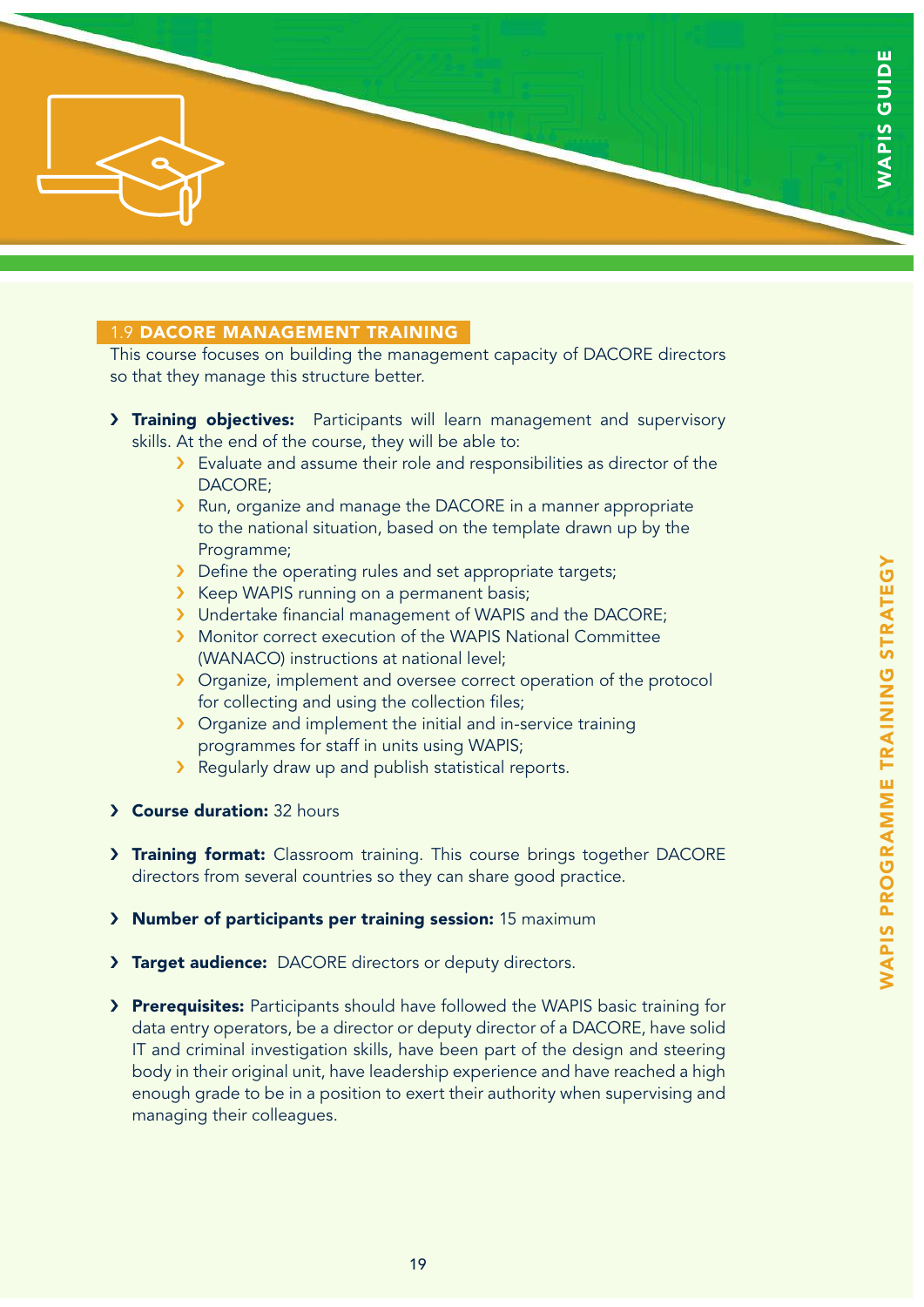

› Number of training sessions: One session in English and one session in French are planned once all countries have their DACORE up and running.

#### › Course content:

- › Overview of modules on WAPIS basic training for data entry operators
- › Overview of modules on personal data protection
- > Overview of System administration
- › Practical guide to the DACORE: organizing the DACORE and getting WAPIS up and running at national level
- > Administrative management of the DACORE
- > Operational management
- > Management of human resources
- › Financial management of the DACORE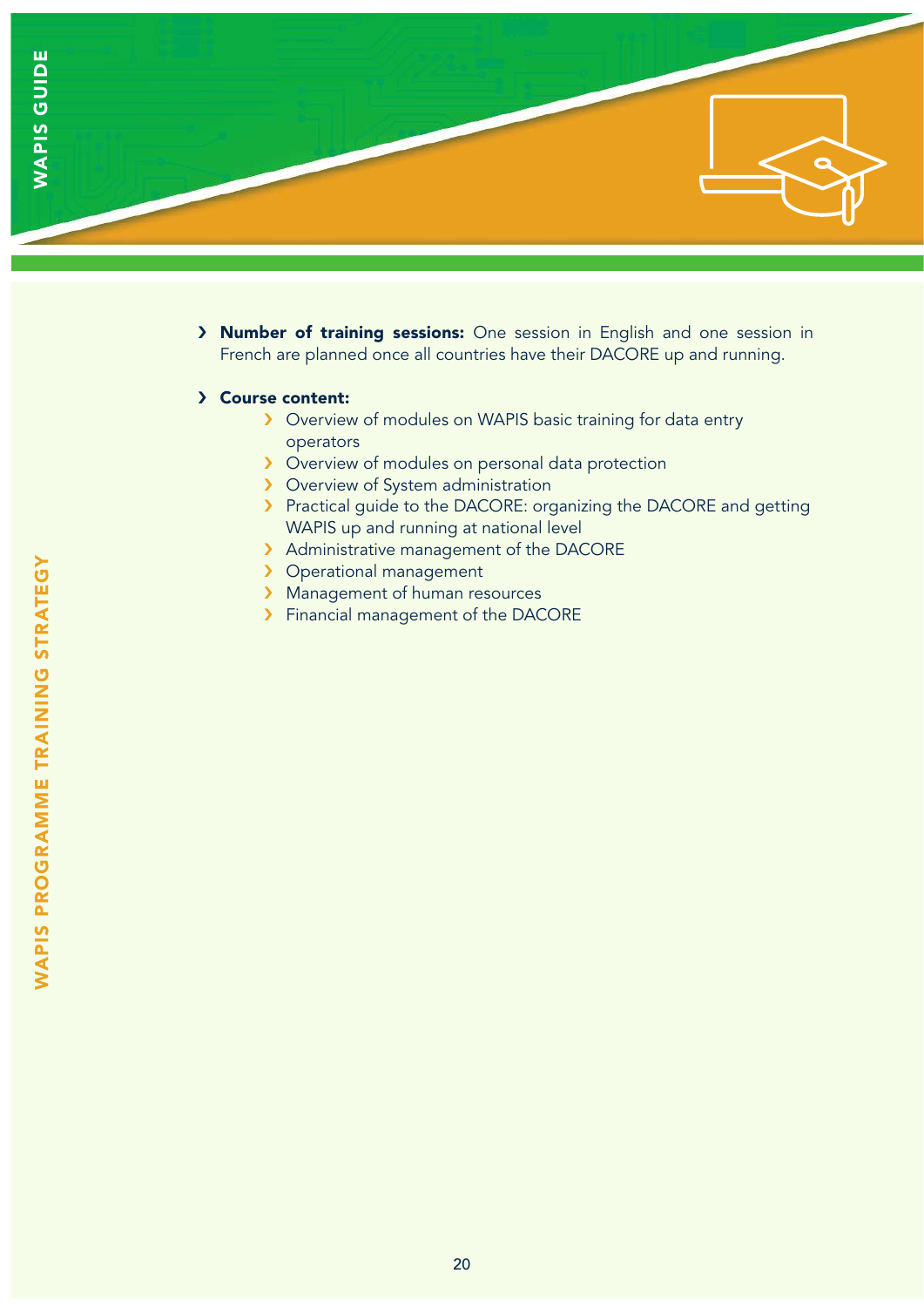

### 1.10 TRAINING THE WAPIS TRAINERS

This course focuses on in-depth knowledge of the WAPIS system and also the qualities needed to be an effective trainer so they can deliver training on WAPIS. It is mainly, but not exclusively, aimed at agents assigned to the DACORE.

- > Training objectives: Participants will perfect their knowledge of the WAPIS programme and all the app functions and will acquire the essential knowledge they need to become WAPIS trainers. At the end of the course, they will be able to:
	- > Define, under the supervision of the DACORE director, the national training plan for each category of WAPIS users;
	- › Deliver training that meets the defined quality standards;
	- > Define, in collaboration with the college principals and under the supervision of the college principals and DACORE directors, the strategy for inserting WAPIS training into initial and in-service officer training;
	- > Train new trainers;
	- > Monitor and assess the training delivered;
	- > Update the training material;
	- > Support WAPIS users.
- › Course duration: 40 hours
- > Training format: Classroom training
- › Number of participants per training session: 10 maximum
- > Target audience: Personnel assigned to the DACORE and any other identified support staff in other units.
- > Prerequisites: Participants should have followed the basic training for data entry operators; they should be qualified to deliver training.
- › Number of training sessions: Two training sessions in each country will be provided by Programme experts as soon as the DACORE is up and running. Once trained, national trainers will take over this training.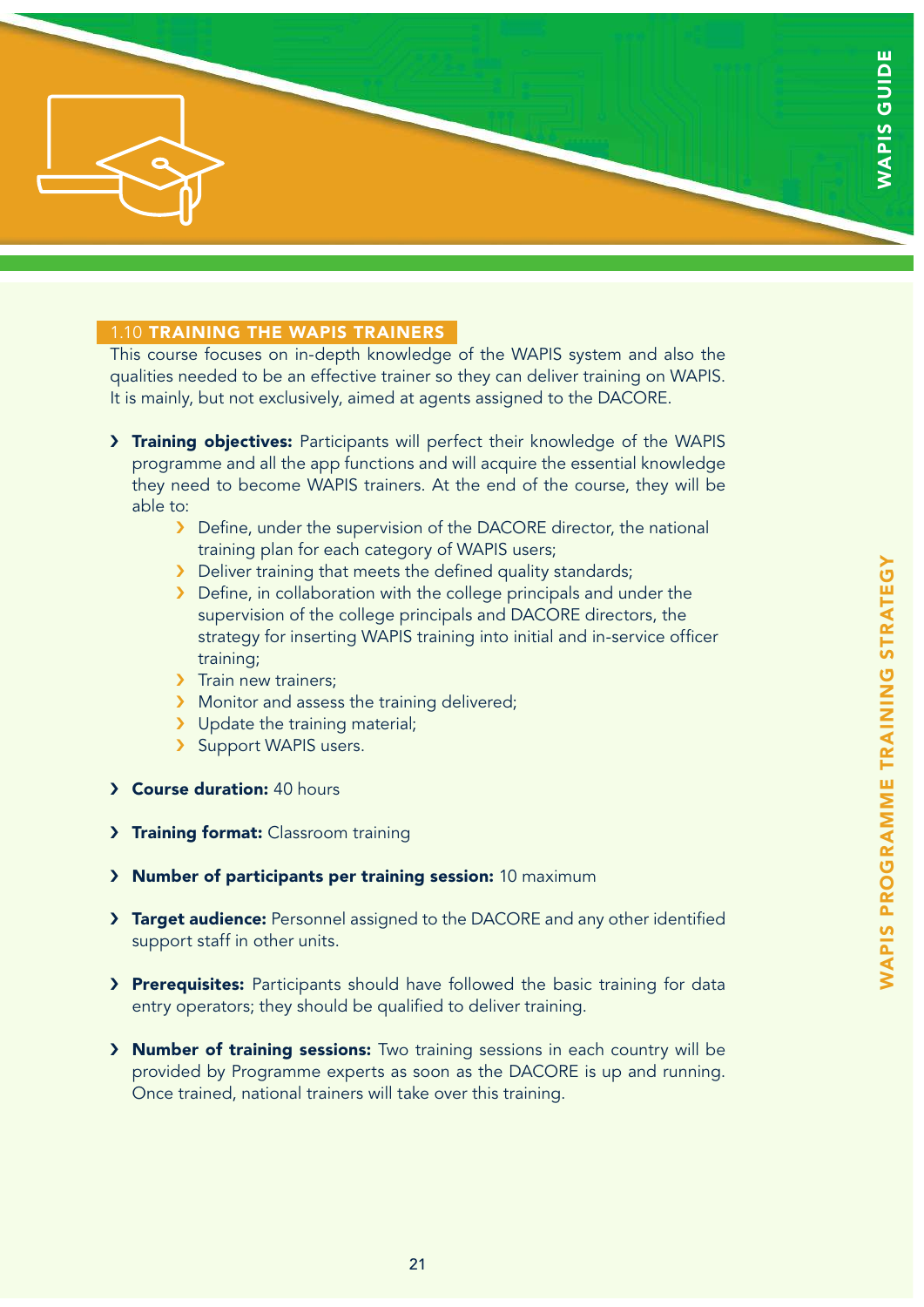

### › Course content:

- › Revision of modules on WAPIS basic training for data entry operators
- › Revision of modules on personal data protection
- > Validation process
- > System administration
- > Public speaking techniques
- > Qualities of a good trainer
- › Preparing a training session and running a course
- › Evaluating training and testing participants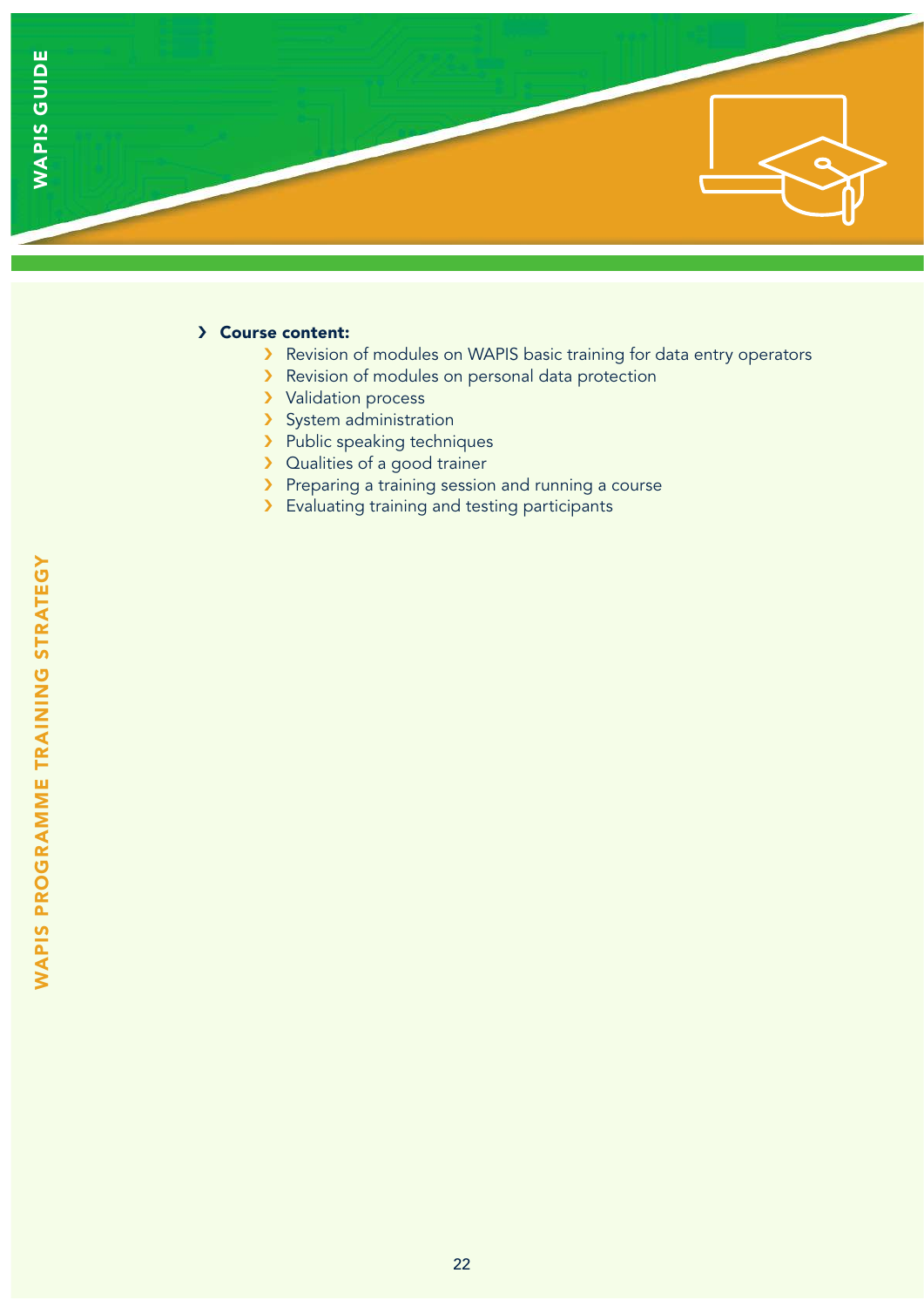

## 2.TRAINING MATERIAL

The training material has been designed and developed by the WAPIS programme expert trainers with the support of the CBT Directorate. In some specific areas such as system networking, this material is designed and delivered by external service providers who have hands-on experience of this activity.

The training material basically consists of lesson plans and training material, specifically PowerPoint presentations, tutorials and the user guide. This material is regularly updated by the Programme team experts based on the results of the training evaluation, feedback from experts and users, and the development of the Programme.

### **3. TRAINING EVALUATION**

Since the aim of training is the acquisition of new skills or building capacity in order to meet the Programme goals, evaluation of training is a key component. It is used to measure the effectiveness of the teaching activity (trainers, equipment, content, students, etc.) and check that valid knowledge has been acquired by the student to ensure the quality and effectiveness of this skills transfer. Any necessary adjustments to the implementation process can therefore be made.

Evaluation of WAPIS training takes three forms: knowledge tests, evaluation by students and feedback in the field.

# 3.1 TESTING STUDENTS' KNOWLEDGE DURING TRAINING

This evaluation is used to measure how much students have learned during training. It takes the form of continuous assessment at the end of each lesson and summative assessment at the end of the training session. It consists of questions, questionnaires, an oral or written report, as well as hands-on exercises on work stations. The knowledge testing method is included in each lesson plan.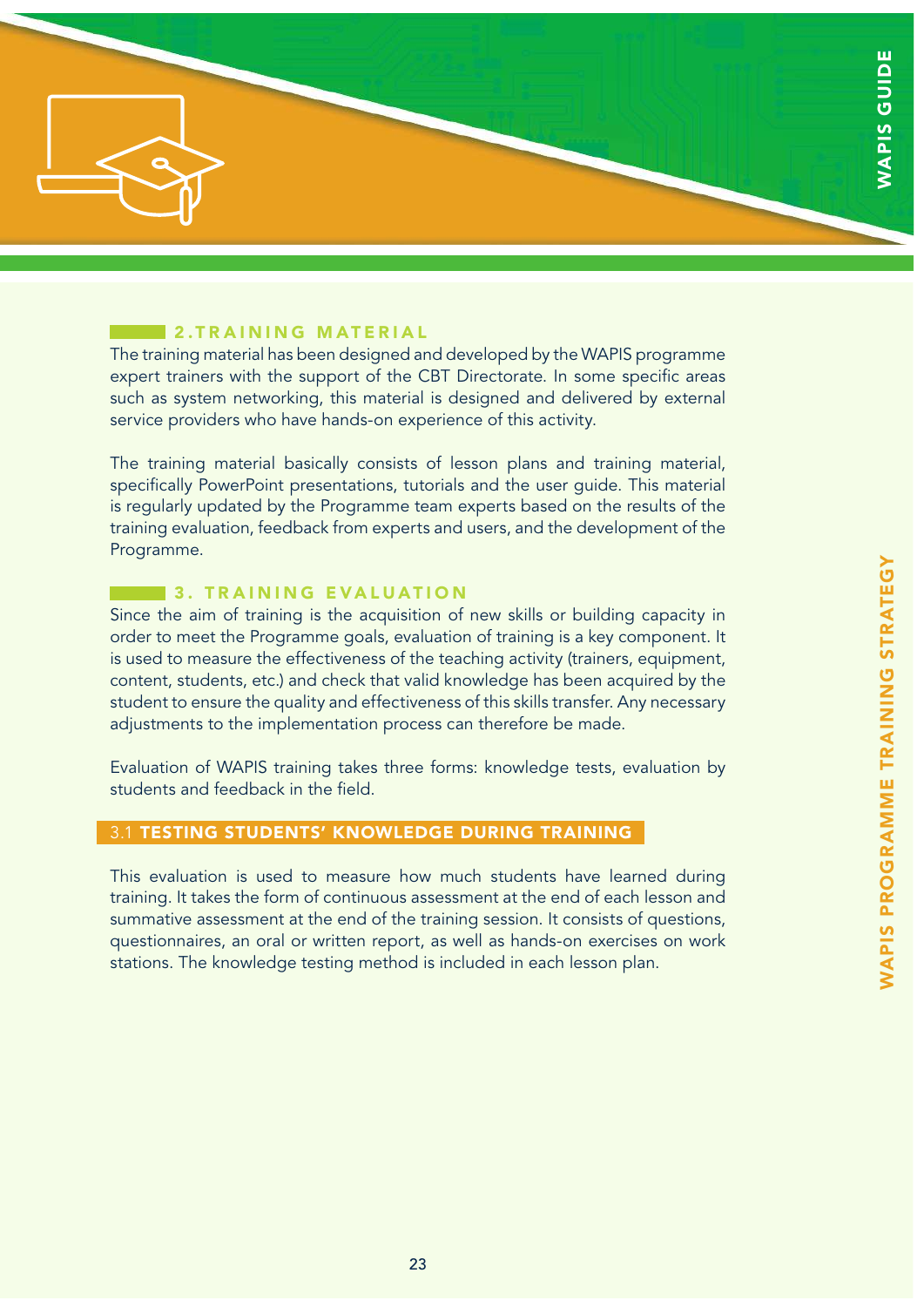### 3.2 EVALUATION BY STUDENTS

This consists mainly of feedback from students at the end of the course. The students evaluate the training by giving their impressions of several aspects, specifically the relevance of the training, the quality of the equipment and materials, the quality of the content and the effectiveness of the trainers. They also make recommendations as to how the training could be improved. A speciallydesigned form is completed by the students (Appendix 5.4).

#### 3.3 FEEDBACK IN THE FIELD

After the course, country officers regularly follow up how users are getting along on their work stations. This follow-up allows them to assess the quality of the work done in the system, identify any gaps and also any concerns of users, in order to improve both the system and the training.

### **4. TRAINING AND GENDER EQUALITY**

As with the whole of the WAPIS implementation, the Programme has made gender equality a priority in its training strategy. Indeed, the national authorities are urged to encourage participation from all officers in the law enforcement agencies based on their skills, on a gender-neutral basis. The applicant selection process should therefore ensure gender equality in the various training courses.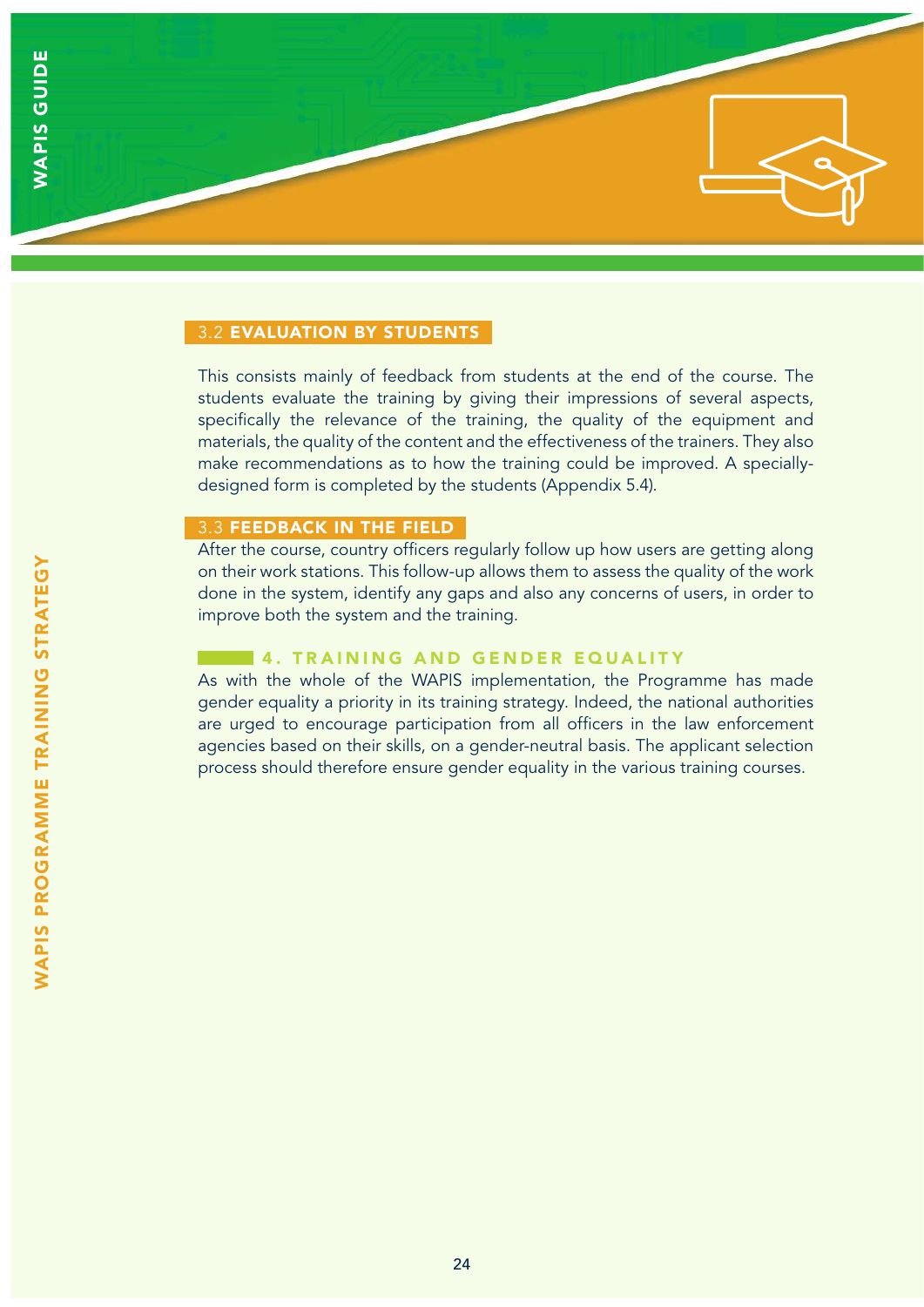|                | ш<br>Δ<br>▄                     |
|----------------|---------------------------------|
|                | 5<br>$\mathbf C$<br><b>Sec.</b> |
| <b>ANNEXES</b> |                                 |
|                |                                 |

# A P P E N D I C E 1: COLLECTION FILE

|                                                                                            | FICHE DE COLLECTE                      |
|--------------------------------------------------------------------------------------------|----------------------------------------|
| <b>AFFAIRE</b><br>Référence de la saisine :<br>Superviseur:<br>Cadre juridique :           | <u>Date</u> :                          |
| <b>FAITS</b>                                                                               |                                        |
| Section 1 - Informations principales :                                                     |                                        |
| Administration:<br>the control of the control of the control of the<br>Référence :         | Unité :                                |
| Type d'infraction :<br>the control of the control of the control of the<br>Date de début : | Date de fin :                          |
| Heure de début :<br>Réf de la procédure :                                                  | Heure de fin:<br>Autorité judiciaire : |
| Résumé des faits :                                                                         |                                        |
| Adresse:                                                                                   |                                        |
|                                                                                            |                                        |
|                                                                                            |                                        |
| <b>Validation</b><br>Approuvé par :                                                        | Date:                                  |
| Notes:                                                                                     |                                        |
|                                                                                            |                                        |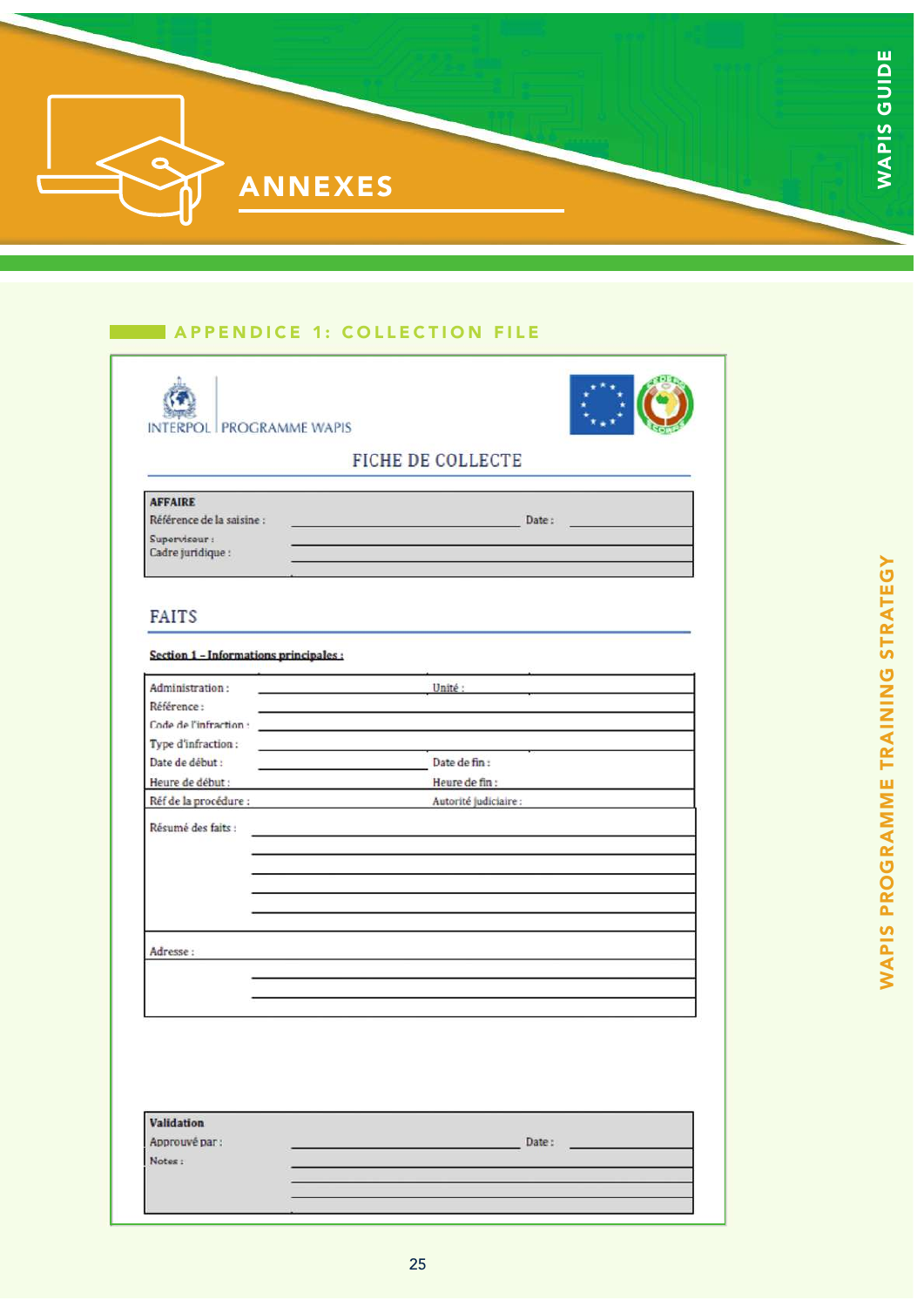





### PERSONNE

### Implication dans l'affaire:

Nature du lien:

#### Section 1 - Informations principales :

| Nom de famille :    | $Prénom(s)$ :       |  |
|---------------------|---------------------|--|
| Sexe:               | Date de naissance : |  |
| Pays de naissance : | Lieu de naissance : |  |
| Nom du père :       | Nom de la mère :    |  |
| Nom grand-père :    | Nom grand-mère :    |  |
| Situation famille:  | N° d'identification |  |

#### Section 2 - Signalement:

| Taille (cm):                                      | Poids (kg):    |  |
|---------------------------------------------------|----------------|--|
| Couleur cheveux:                                  | Couleur yeux : |  |
| Corpulence:                                       |                |  |
|                                                   |                |  |
| Marques<br>particulières et<br>caractéristiques : |                |  |
|                                                   |                |  |

#### Section 3 - Nationalités:

Nationalités :

#### Section 4 - Education / Profession:

Niveau d'éducation :

Cat. professionnelle :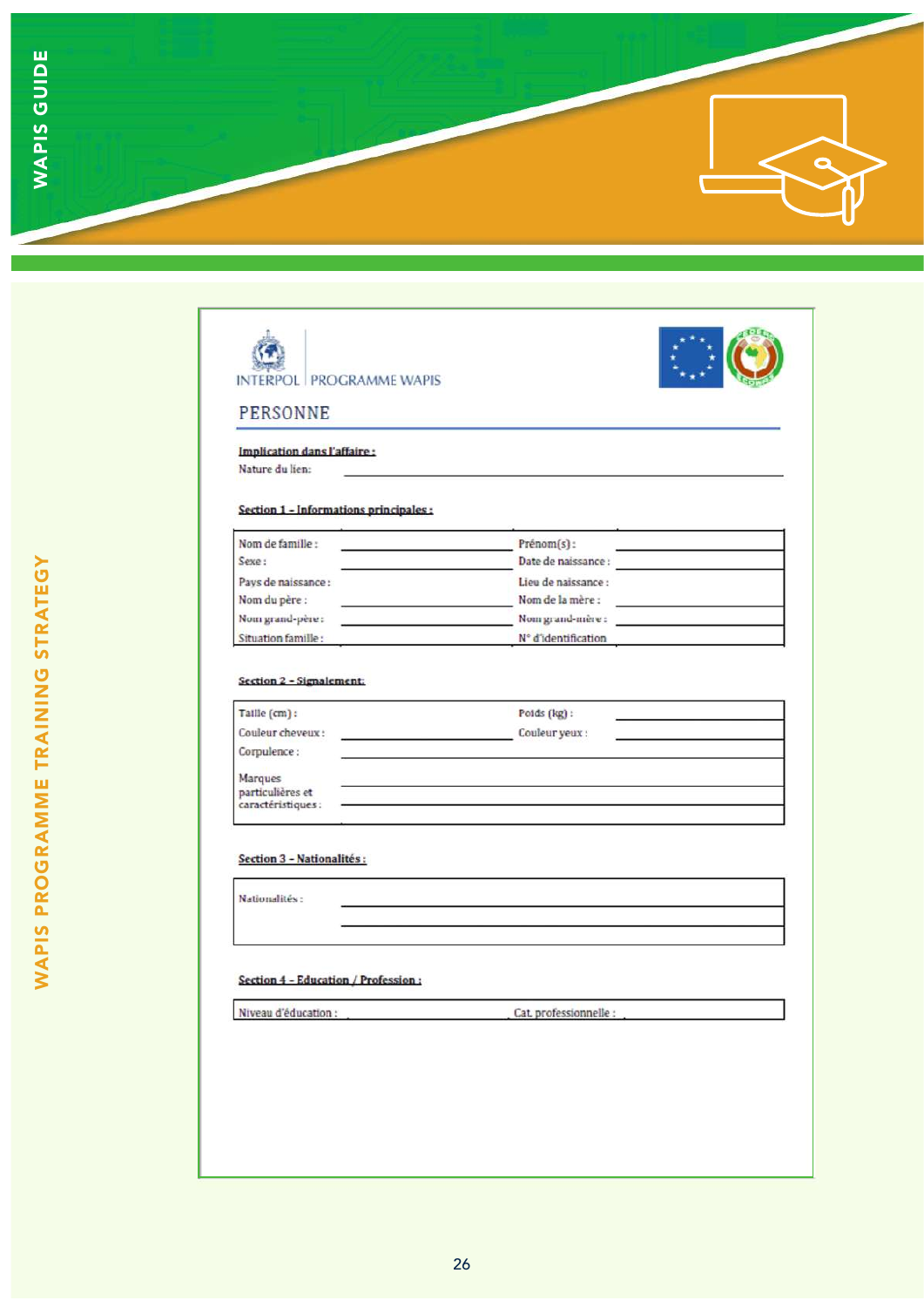

| <b>Fictive</b><br><b>El Réelle</b><br>$\Box$ Fictive<br><b>Réelle</b><br>$\Box$ Fictive<br>Réelle<br><b>Fictive</b><br>$\Box$ $R\delta\rho$ lle<br>Section 6 - Lieux:<br><b>Type de lieux</b><br>Adresse<br>Ville<br>Région<br>Pays<br><b>Domicile</b><br>Travall<br><b>Lieu fréquenté</b><br><b>Domicile</b><br>$\Box$ Travail<br>$\Box$ Licu fréquenté<br><b>Domicile</b><br><b>Travail</b><br><b>El Lieu fréquenté</b><br><b>Domicile</b><br><b>Travail</b><br>Lieu fréquenté<br>Section 7 - Mesures à prendre:<br>Finalité :<br>Statut:<br>Précautions : |  |
|--------------------------------------------------------------------------------------------------------------------------------------------------------------------------------------------------------------------------------------------------------------------------------------------------------------------------------------------------------------------------------------------------------------------------------------------------------------------------------------------------------------------------------------------------------------|--|
|                                                                                                                                                                                                                                                                                                                                                                                                                                                                                                                                                              |  |
|                                                                                                                                                                                                                                                                                                                                                                                                                                                                                                                                                              |  |
|                                                                                                                                                                                                                                                                                                                                                                                                                                                                                                                                                              |  |
|                                                                                                                                                                                                                                                                                                                                                                                                                                                                                                                                                              |  |
|                                                                                                                                                                                                                                                                                                                                                                                                                                                                                                                                                              |  |
|                                                                                                                                                                                                                                                                                                                                                                                                                                                                                                                                                              |  |
|                                                                                                                                                                                                                                                                                                                                                                                                                                                                                                                                                              |  |
|                                                                                                                                                                                                                                                                                                                                                                                                                                                                                                                                                              |  |
|                                                                                                                                                                                                                                                                                                                                                                                                                                                                                                                                                              |  |
|                                                                                                                                                                                                                                                                                                                                                                                                                                                                                                                                                              |  |
|                                                                                                                                                                                                                                                                                                                                                                                                                                                                                                                                                              |  |
|                                                                                                                                                                                                                                                                                                                                                                                                                                                                                                                                                              |  |
|                                                                                                                                                                                                                                                                                                                                                                                                                                                                                                                                                              |  |
|                                                                                                                                                                                                                                                                                                                                                                                                                                                                                                                                                              |  |
|                                                                                                                                                                                                                                                                                                                                                                                                                                                                                                                                                              |  |
|                                                                                                                                                                                                                                                                                                                                                                                                                                                                                                                                                              |  |
|                                                                                                                                                                                                                                                                                                                                                                                                                                                                                                                                                              |  |
|                                                                                                                                                                                                                                                                                                                                                                                                                                                                                                                                                              |  |
|                                                                                                                                                                                                                                                                                                                                                                                                                                                                                                                                                              |  |
|                                                                                                                                                                                                                                                                                                                                                                                                                                                                                                                                                              |  |
|                                                                                                                                                                                                                                                                                                                                                                                                                                                                                                                                                              |  |
|                                                                                                                                                                                                                                                                                                                                                                                                                                                                                                                                                              |  |
|                                                                                                                                                                                                                                                                                                                                                                                                                                                                                                                                                              |  |
|                                                                                                                                                                                                                                                                                                                                                                                                                                                                                                                                                              |  |
|                                                                                                                                                                                                                                                                                                                                                                                                                                                                                                                                                              |  |
|                                                                                                                                                                                                                                                                                                                                                                                                                                                                                                                                                              |  |
|                                                                                                                                                                                                                                                                                                                                                                                                                                                                                                                                                              |  |
|                                                                                                                                                                                                                                                                                                                                                                                                                                                                                                                                                              |  |
|                                                                                                                                                                                                                                                                                                                                                                                                                                                                                                                                                              |  |
|                                                                                                                                                                                                                                                                                                                                                                                                                                                                                                                                                              |  |
|                                                                                                                                                                                                                                                                                                                                                                                                                                                                                                                                                              |  |
|                                                                                                                                                                                                                                                                                                                                                                                                                                                                                                                                                              |  |
|                                                                                                                                                                                                                                                                                                                                                                                                                                                                                                                                                              |  |
|                                                                                                                                                                                                                                                                                                                                                                                                                                                                                                                                                              |  |
|                                                                                                                                                                                                                                                                                                                                                                                                                                                                                                                                                              |  |
|                                                                                                                                                                                                                                                                                                                                                                                                                                                                                                                                                              |  |
|                                                                                                                                                                                                                                                                                                                                                                                                                                                                                                                                                              |  |
|                                                                                                                                                                                                                                                                                                                                                                                                                                                                                                                                                              |  |
|                                                                                                                                                                                                                                                                                                                                                                                                                                                                                                                                                              |  |
|                                                                                                                                                                                                                                                                                                                                                                                                                                                                                                                                                              |  |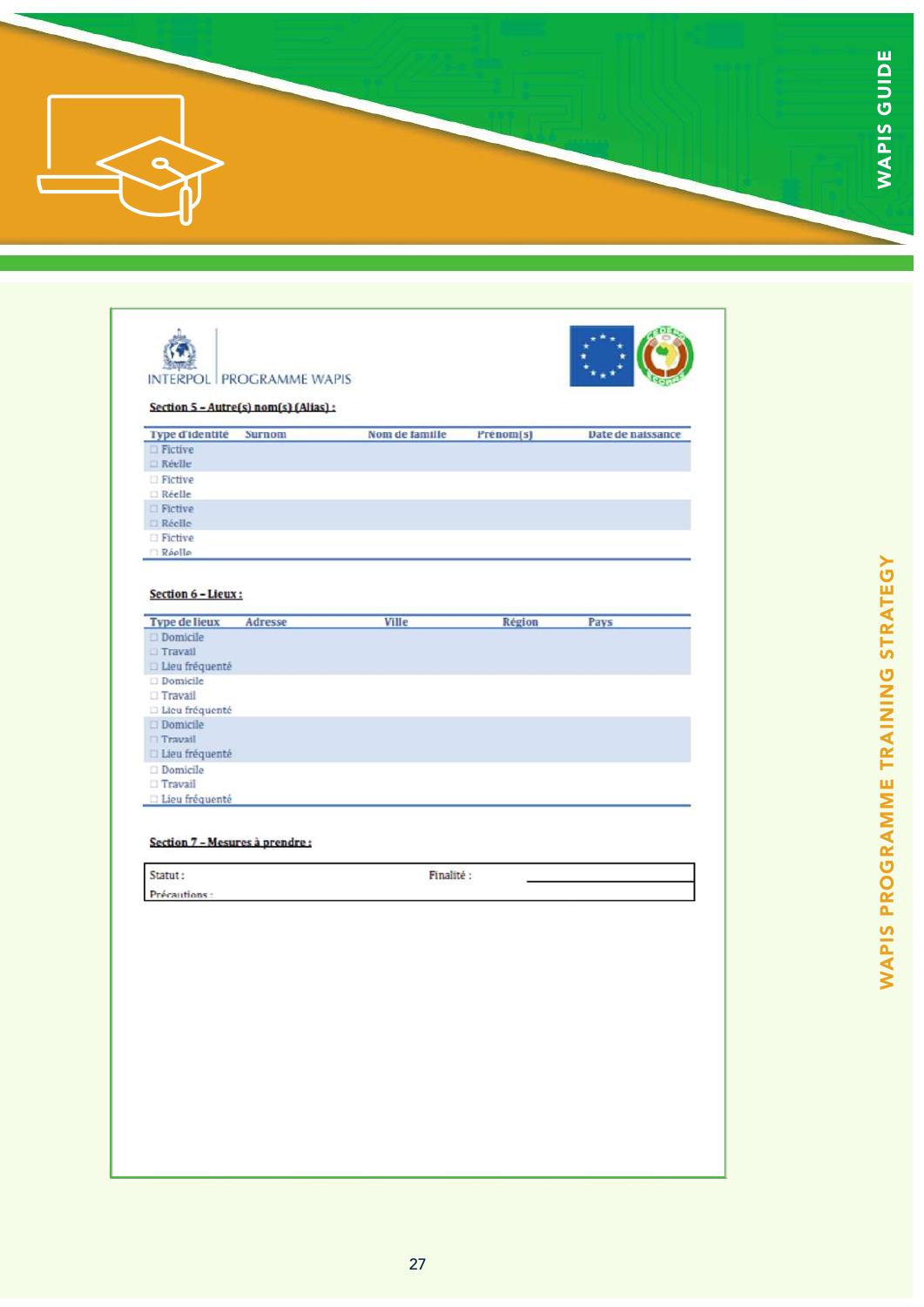





### DOCUMENT ADMINISTATIF

#### Section 1 - Informations principales :

| Numéro:              | Type:                 |  |
|----------------------|-----------------------|--|
| Date de délivrance : | Date d'expiration :   |  |
| Nom du titulaire :   | Nationalité:          |  |
| Délivré par (Pays) : | Délivré par (Ville) : |  |

| Numéro:              | Type:                 |  |
|----------------------|-----------------------|--|
| Date de délivrance : | Date d'expiration :   |  |
| Nom du titulaire:    | Nationalité:          |  |
| Délivré par (Pays) : | Délivré par (Ville) : |  |

| Numéro:              | Type:                 |  |
|----------------------|-----------------------|--|
| Date de délivrance : | Date d'expiration:    |  |
| Nom du titulaire :   | Nationalité:          |  |
| Délivré par (Pays) : | Délivré par (Ville) : |  |

| Numéro:              | Type:                 |  |
|----------------------|-----------------------|--|
| Date de délivrance : | Date d'expiration :   |  |
| Nom du titulaire :   | Nationalité:          |  |
| Délivré par (Pays) : | Délivré par (Ville) : |  |

| Numéro:              | Type:                 |  |
|----------------------|-----------------------|--|
| Date de délivrance : | Date d'expiration :   |  |
| Nom du titulaire :   | Nationalité:          |  |
| Délivré par (Pays) : | Délivré par (Ville) : |  |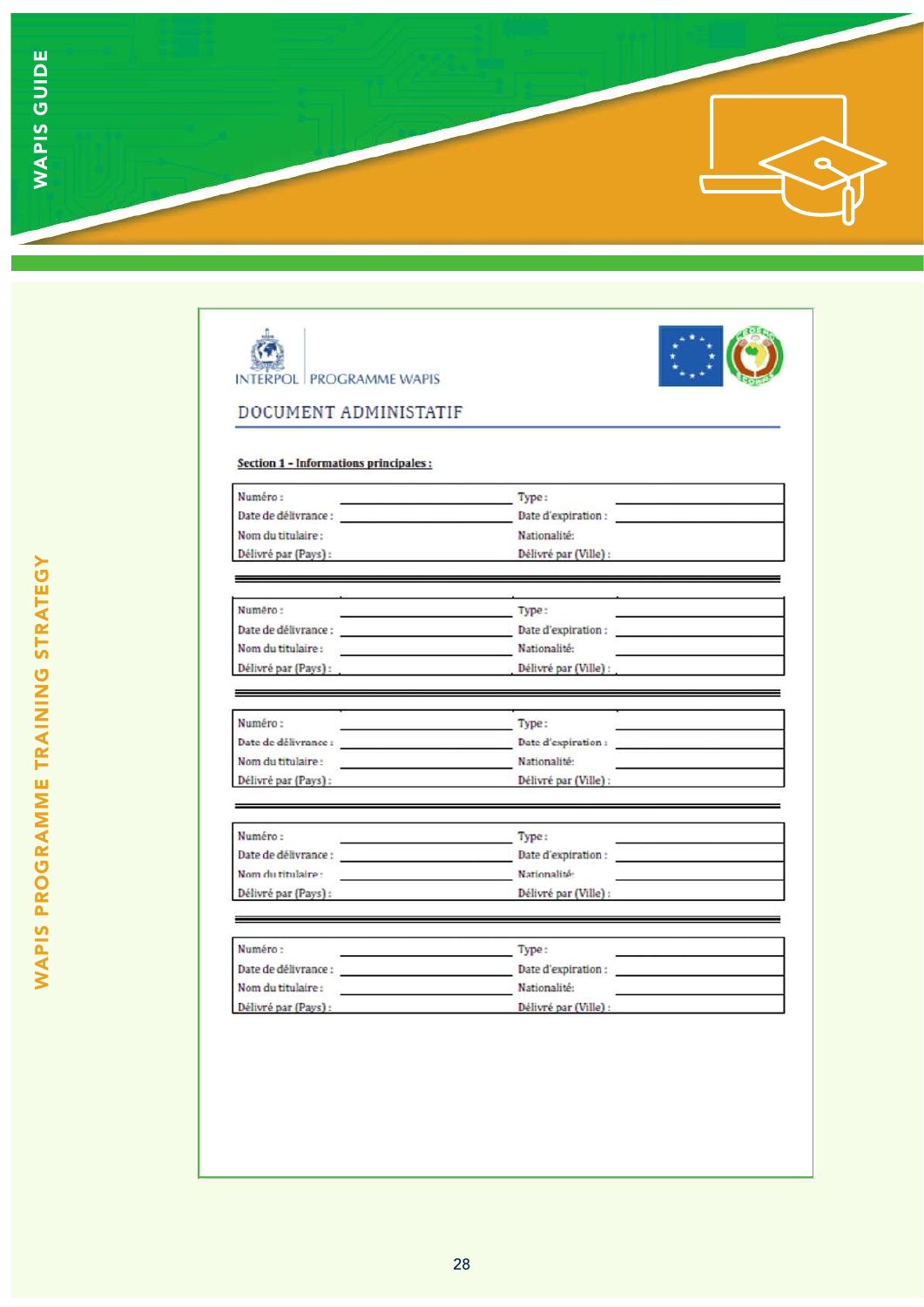| п            |
|--------------|
| -<br>U<br>ŁΛ |
|              |

| Section 1 - Informations principales: |                                                                                                                        |  |
|---------------------------------------|------------------------------------------------------------------------------------------------------------------------|--|
| Immatriculation:                      | N° de chassis :                                                                                                        |  |
| Marque:                               | Modèle:                                                                                                                |  |
| Couleur:                              | Millésime:                                                                                                             |  |
| Usage:                                |                                                                                                                        |  |
|                                       | <u> La componenta de la componenta de la componenta de la componenta de la componenta de la componenta de la compo</u> |  |
|                                       |                                                                                                                        |  |
| Immatriculation:                      | N° de châssis :                                                                                                        |  |
| Marque:                               | Modèle:                                                                                                                |  |
| Couleur:                              | Millésimer                                                                                                             |  |
| Usage:                                |                                                                                                                        |  |
|                                       |                                                                                                                        |  |
| Immatriculation:                      | N° de châssis :                                                                                                        |  |
| Marque:                               | Modèle :                                                                                                               |  |
| Couleur:                              | Millésime:                                                                                                             |  |
| Usage:                                |                                                                                                                        |  |
|                                       |                                                                                                                        |  |
|                                       |                                                                                                                        |  |
| Immatriculation:                      | N° de châssis :<br>Modèle:                                                                                             |  |
| Marque:<br>Couleur:                   | Millésime:                                                                                                             |  |
| Usage:                                |                                                                                                                        |  |
|                                       |                                                                                                                        |  |
|                                       |                                                                                                                        |  |
| Immatriculation:                      | N° de châssis :                                                                                                        |  |
| Marque:                               | Modèle:                                                                                                                |  |
| Couleur:                              | Millésime:                                                                                                             |  |
| Usage:                                |                                                                                                                        |  |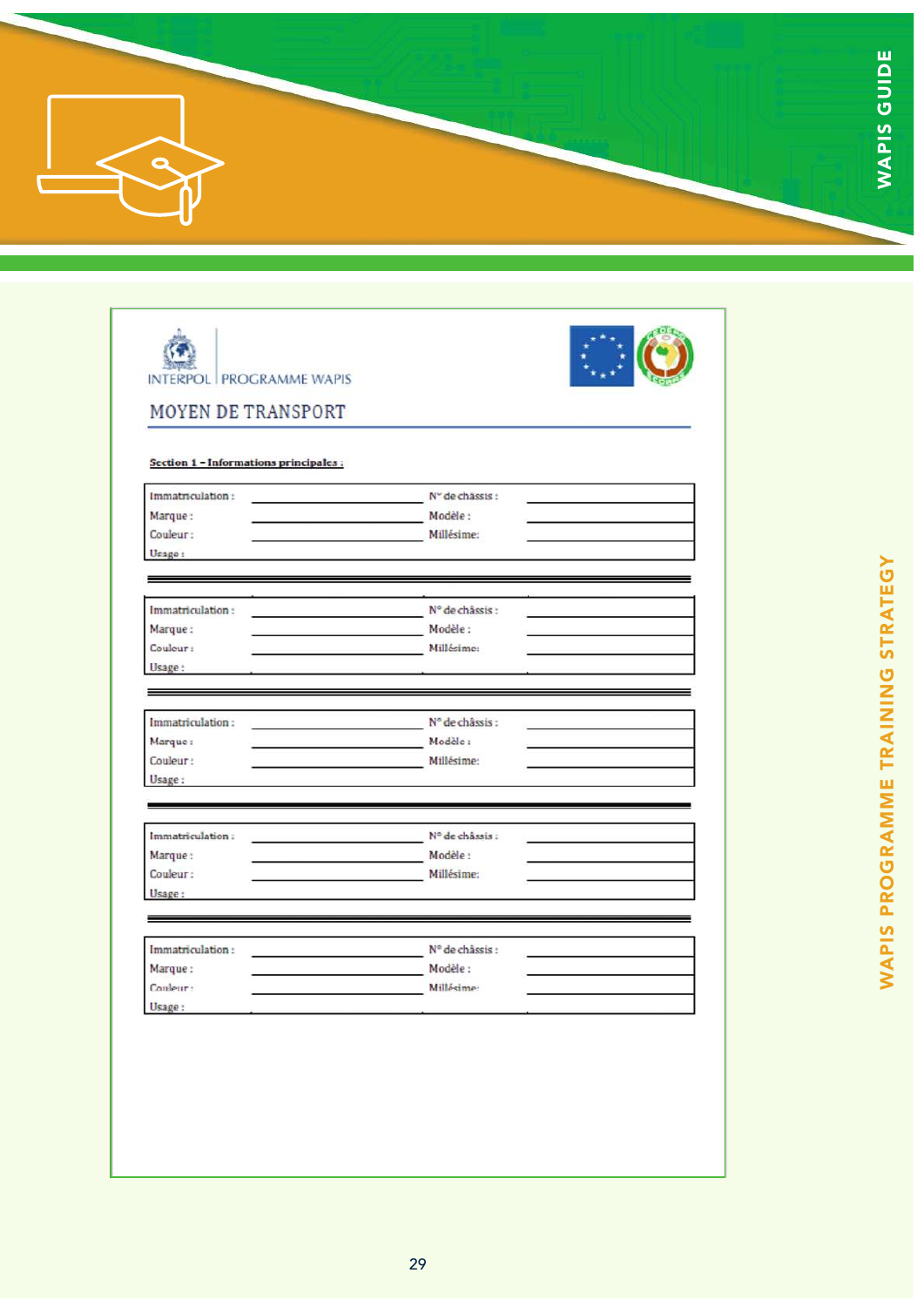

|                                  | Section 1 - Informations principales : |                           |                                                   |
|----------------------------------|----------------------------------------|---------------------------|---------------------------------------------------|
| N° de traçage :                  |                                        | Marque:                   |                                                   |
| Type:                            |                                        | Modèle:                   |                                                   |
| Pays fabrication:                |                                        | Pays importation:         |                                                   |
| Action:                          |                                        | Fabriquant:               |                                                   |
| Etat                             | <b>Nuuveau</b><br><b>Utilisé</b>       | Etat de<br>fonctionnement | Opérationnel/Activé<br>Non-opérationnel/Désactivé |
|                                  | $\Box$ Incounu<br>Calibre:             |                           | <b>Inconnu</b>                                    |
| Section 2 - Statut:              |                                        |                           |                                                   |
| Statut:                          |                                        | Pays (perte/vol):         |                                                   |
| Date (perte/vol):                |                                        |                           |                                                   |
| Information<br>supplémentaires   |                                        |                           |                                                   |
|                                  | Section 1 - Informations principales : |                           |                                                   |
|                                  |                                        | Marque:                   |                                                   |
| N° de traçage :<br>Type:         |                                        | Modèle:                   |                                                   |
|                                  |                                        | Pays importation:         |                                                   |
| Pays fabrication:<br>Action:     |                                        | Fabriquant:               |                                                   |
| Etat                             | Nouveau                                | Etat de<br>fonctionnement | Opérationnel/Activé                               |
|                                  | <b>Utilisé</b><br>Inconnu<br>Calibre:  |                           | □ Non-opérationnel/Désactivé<br>nconnu            |
| Section 2 - Statut:              |                                        |                           |                                                   |
| Statut:                          |                                        | Pays (perte/vol):         |                                                   |
| Date (perte/vol):<br>Information |                                        |                           |                                                   |
| supplémentaires                  |                                        |                           |                                                   |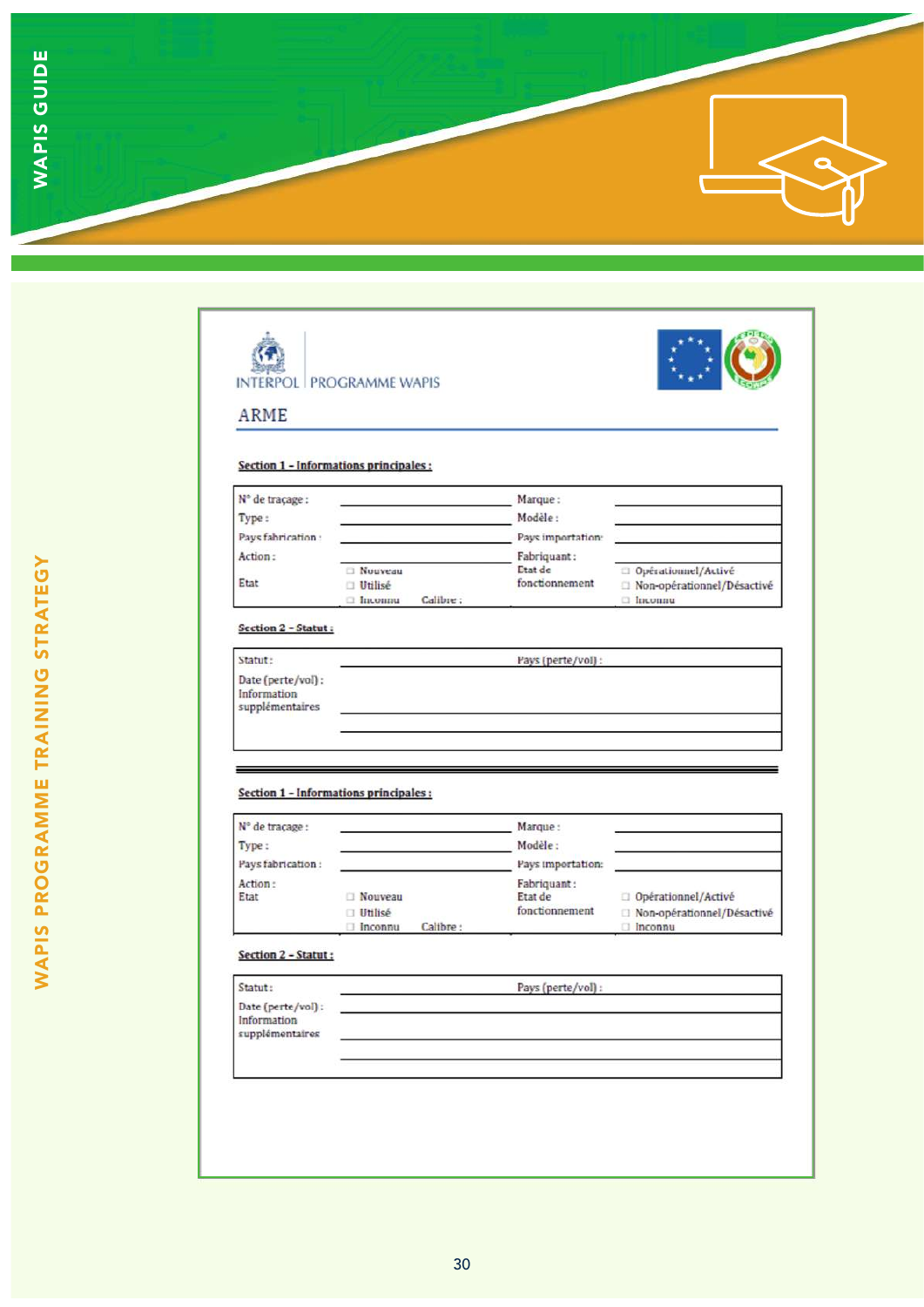

| INTERPOL PROGRAMME WAPIS               |  |
|----------------------------------------|--|
| <b>AUTRE OBJET</b>                     |  |
| Section 1 - Informations principales : |  |
| Description<br><b>Nom</b>              |  |
|                                        |  |
|                                        |  |
|                                        |  |
|                                        |  |
|                                        |  |
|                                        |  |
|                                        |  |
|                                        |  |
|                                        |  |
|                                        |  |
|                                        |  |
|                                        |  |
|                                        |  |
|                                        |  |
|                                        |  |
|                                        |  |
|                                        |  |
|                                        |  |
|                                        |  |
|                                        |  |
|                                        |  |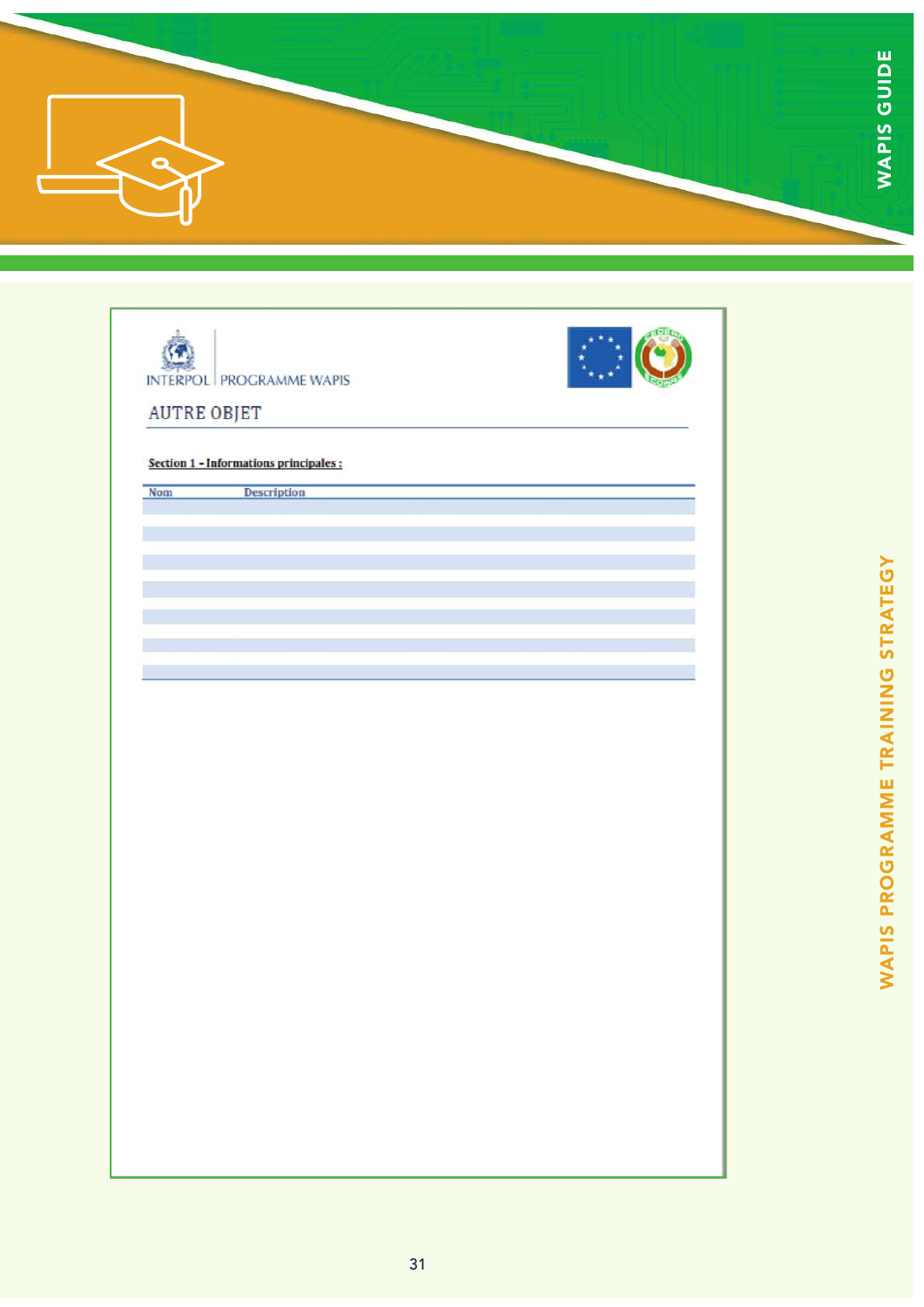

### APPENDICE 2: USER FORM





#### Aide

Le formulaire « Profil utilisateur » est requis pour tous les utilisateurs demandant l'accès à la formation WAPIS. Il permet d'identifier les utilisateurs pressentis

#### Section 1 - Informations utilisateur :

Remplissez vos informations d'état civil, votre numéro de téléphone, votre adresse mail ainsi que votre fonction actuelle et l'administration à laquelle vous appartenez.

#### Section 2 - Compétences :

Saisissez votre niveau de maitrise (débutant, intermédiaire, avancé) pour chacune des compétences demandées dans ce formulaire. Cette auto-évaluation sera vérifiée par l'instructeur WAPIS au travers de tests cibiés.

#### Section 3 - Autres compétences / Expériences ;

Saisissez toute autre compétence / expérience que vous estimez utile pour compléter votre profil.

#### Section 4 - Validation hiérarchique:

Validation de votre profil par la hiérarchie responsable du suivi du programme WAPIS.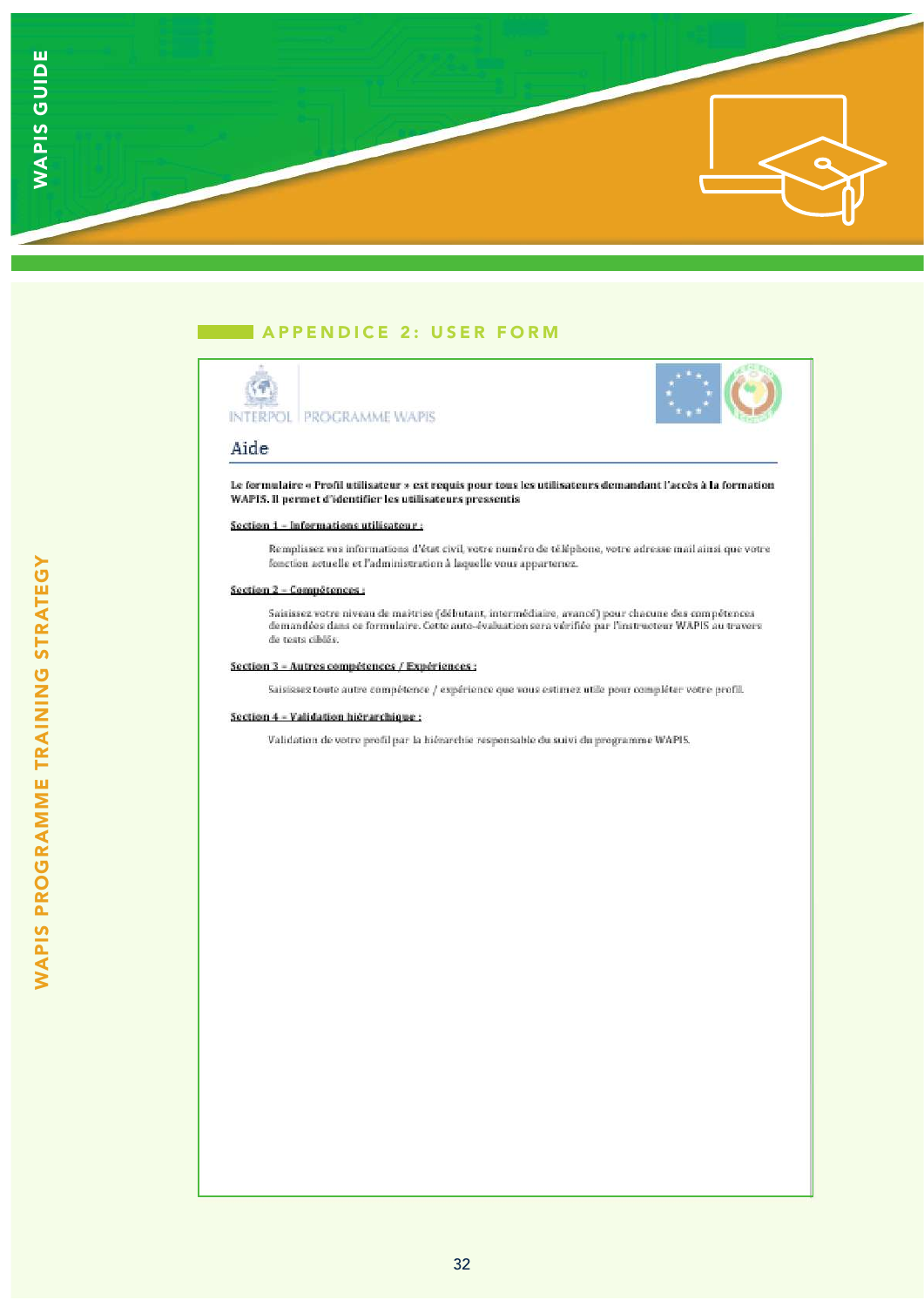|  | πη<br>◠<br>$\sim$ |
|--|-------------------|
|  | ∍<br>O<br>ഗ       |
|  |                   |

| Profil utilisateur<br>Section 1 - Informations utilisateur ;<br>┿<br>Cliquez ici pour taper du texte.<br>Prénoms:<br>Nom de famille :<br>Cliquez ici pour taper du texte.<br>Cliquez ici pour taper du texte.<br>Cliquez ici pour taper du texte.<br>Nationalité :<br>Date de naissance :<br>Cliquez ici pour taper du texte.<br>Cliquez ici pour taper du texte.<br>Adresse mail:<br>Téléphone:<br>Cliquez ici pour taper du texte.<br>Cliquez i ci pour taper du texte.<br>Fonction:<br>Administration:<br>Section 2 - Compétences;<br>Choisissez un élément.<br>Dactylographie:<br>Choisissez un élément.<br>Outils bureautiques :<br>Choisissez un élément.<br>Numérisation de documents :<br>Utilisation d'un navigateur internet : Choisissez un élément.<br>Section 3 - Autres commétences / Exnériences ;<br>Cliquez ici pour taper du texte.<br>Compétences / Expériences :<br>Cliquez ici pour taper du texte.<br>Cliquez ici pour taper du texte.<br>Cliquez ici pour taper du texte.<br>Cliquez ici pour taper du texte.<br>Cliquez ici pour taper du texte.<br>Section 4 - Validation hiérarchique : |  |
|-------------------------------------------------------------------------------------------------------------------------------------------------------------------------------------------------------------------------------------------------------------------------------------------------------------------------------------------------------------------------------------------------------------------------------------------------------------------------------------------------------------------------------------------------------------------------------------------------------------------------------------------------------------------------------------------------------------------------------------------------------------------------------------------------------------------------------------------------------------------------------------------------------------------------------------------------------------------------------------------------------------------------------------------------------------------------------------------------------------------|--|
|                                                                                                                                                                                                                                                                                                                                                                                                                                                                                                                                                                                                                                                                                                                                                                                                                                                                                                                                                                                                                                                                                                                   |  |
|                                                                                                                                                                                                                                                                                                                                                                                                                                                                                                                                                                                                                                                                                                                                                                                                                                                                                                                                                                                                                                                                                                                   |  |
|                                                                                                                                                                                                                                                                                                                                                                                                                                                                                                                                                                                                                                                                                                                                                                                                                                                                                                                                                                                                                                                                                                                   |  |
|                                                                                                                                                                                                                                                                                                                                                                                                                                                                                                                                                                                                                                                                                                                                                                                                                                                                                                                                                                                                                                                                                                                   |  |
|                                                                                                                                                                                                                                                                                                                                                                                                                                                                                                                                                                                                                                                                                                                                                                                                                                                                                                                                                                                                                                                                                                                   |  |
|                                                                                                                                                                                                                                                                                                                                                                                                                                                                                                                                                                                                                                                                                                                                                                                                                                                                                                                                                                                                                                                                                                                   |  |
|                                                                                                                                                                                                                                                                                                                                                                                                                                                                                                                                                                                                                                                                                                                                                                                                                                                                                                                                                                                                                                                                                                                   |  |
|                                                                                                                                                                                                                                                                                                                                                                                                                                                                                                                                                                                                                                                                                                                                                                                                                                                                                                                                                                                                                                                                                                                   |  |
|                                                                                                                                                                                                                                                                                                                                                                                                                                                                                                                                                                                                                                                                                                                                                                                                                                                                                                                                                                                                                                                                                                                   |  |
|                                                                                                                                                                                                                                                                                                                                                                                                                                                                                                                                                                                                                                                                                                                                                                                                                                                                                                                                                                                                                                                                                                                   |  |
|                                                                                                                                                                                                                                                                                                                                                                                                                                                                                                                                                                                                                                                                                                                                                                                                                                                                                                                                                                                                                                                                                                                   |  |
|                                                                                                                                                                                                                                                                                                                                                                                                                                                                                                                                                                                                                                                                                                                                                                                                                                                                                                                                                                                                                                                                                                                   |  |
|                                                                                                                                                                                                                                                                                                                                                                                                                                                                                                                                                                                                                                                                                                                                                                                                                                                                                                                                                                                                                                                                                                                   |  |
|                                                                                                                                                                                                                                                                                                                                                                                                                                                                                                                                                                                                                                                                                                                                                                                                                                                                                                                                                                                                                                                                                                                   |  |
| Cliquez ici pour taper du texte.<br>Approuvé par:<br>Nom du responsable hiérarchique validant la participation du candidat                                                                                                                                                                                                                                                                                                                                                                                                                                                                                                                                                                                                                                                                                                                                                                                                                                                                                                                                                                                        |  |
| Signature                                                                                                                                                                                                                                                                                                                                                                                                                                                                                                                                                                                                                                                                                                                                                                                                                                                                                                                                                                                                                                                                                                         |  |
| Cliquez ici pour entrer une date.<br>Cliquez ici pour taper du texte.<br>Fonction<br>Date                                                                                                                                                                                                                                                                                                                                                                                                                                                                                                                                                                                                                                                                                                                                                                                                                                                                                                                                                                                                                         |  |
| Validation par le formateur WAPIS                                                                                                                                                                                                                                                                                                                                                                                                                                                                                                                                                                                                                                                                                                                                                                                                                                                                                                                                                                                                                                                                                 |  |
| Approuvé par :<br>Date:                                                                                                                                                                                                                                                                                                                                                                                                                                                                                                                                                                                                                                                                                                                                                                                                                                                                                                                                                                                                                                                                                           |  |
| Notes:                                                                                                                                                                                                                                                                                                                                                                                                                                                                                                                                                                                                                                                                                                                                                                                                                                                                                                                                                                                                                                                                                                            |  |
|                                                                                                                                                                                                                                                                                                                                                                                                                                                                                                                                                                                                                                                                                                                                                                                                                                                                                                                                                                                                                                                                                                                   |  |
|                                                                                                                                                                                                                                                                                                                                                                                                                                                                                                                                                                                                                                                                                                                                                                                                                                                                                                                                                                                                                                                                                                                   |  |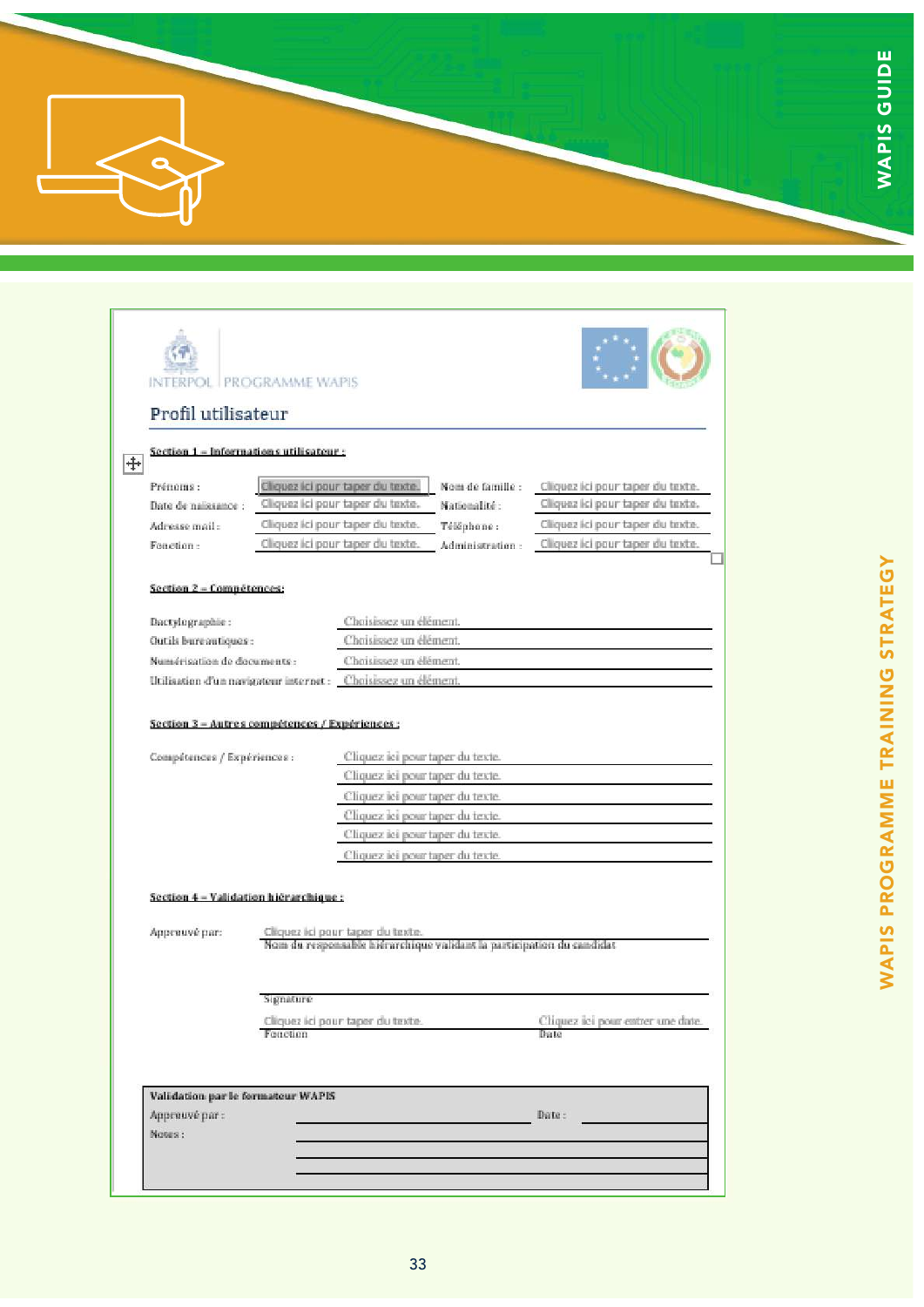

## **A PPENDICE 3: PROGRAMME: MODULES AND** DURATION

| module:                                      | duration:      |
|----------------------------------------------|----------------|
| <b>Basic training (data entry operators)</b> | 32 to 40 hours |
| <b>Information security training</b>         | 3 hours        |
| Training in use of the collection file       | 2 hours        |
| <b>Validator training</b>                    | 32 to 40 hours |
| Personal data protection training            | 3 hours        |
| <b>Network monitoring training</b>           | 32 hours       |
| <b>System administration training</b>        | 16 hours       |
| Training in the record of court proceedings  | 24 hours       |
| <b>DACORE</b> management training            | 32 hours       |
| <b>Training the WAPIS trainers</b>           | 40 hours       |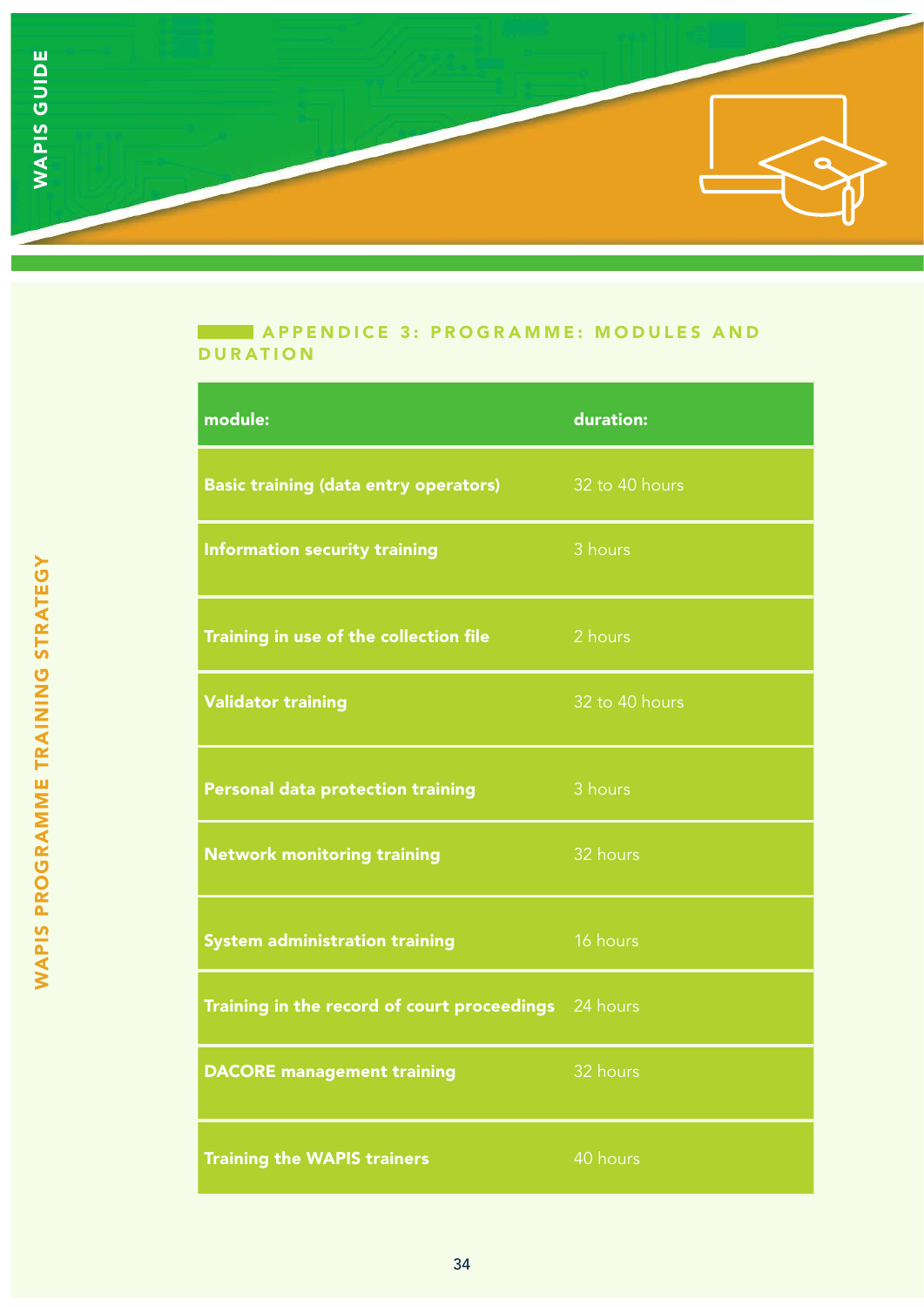

### APPENDICE 4: EVALUATION FORM



#### **Quel est votre bilan sur le contenu de la formaton ?**

Évaluation globale de la formation

| J'ai beaucoup  <br>appris |  |  |  | Je n'ai rien appris |
|---------------------------|--|--|--|---------------------|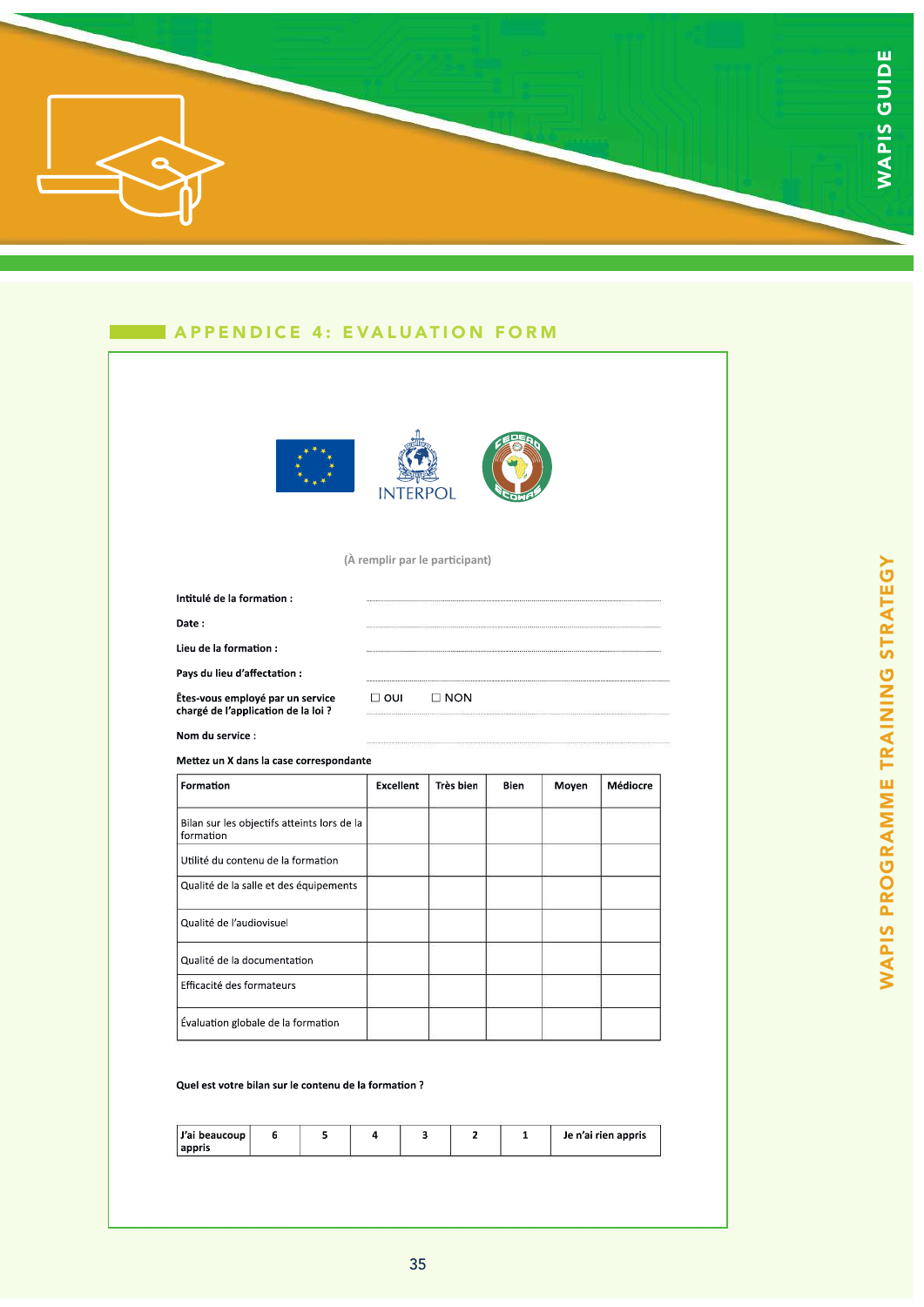

| <del>manonononon'nonononon'nononononam</del>                                                                   |  | mononononommummummumonononon |  |
|----------------------------------------------------------------------------------------------------------------|--|------------------------------|--|
|                                                                                                                |  |                              |  |
|                                                                                                                |  |                              |  |
|                                                                                                                |  |                              |  |
|                                                                                                                |  |                              |  |
|                                                                                                                |  |                              |  |
|                                                                                                                |  |                              |  |
|                                                                                                                |  |                              |  |
|                                                                                                                |  |                              |  |
|                                                                                                                |  |                              |  |
|                                                                                                                |  |                              |  |
|                                                                                                                |  |                              |  |
|                                                                                                                |  |                              |  |
|                                                                                                                |  |                              |  |
|                                                                                                                |  |                              |  |
|                                                                                                                |  |                              |  |
|                                                                                                                |  |                              |  |
|                                                                                                                |  |                              |  |
|                                                                                                                |  |                              |  |
|                                                                                                                |  |                              |  |
| Date à laquelle la fiche a été remplie : Maria Maria Annuncia et al. et al. et al. et al. et al. et al. et al. |  |                              |  |
|                                                                                                                |  |                              |  |
|                                                                                                                |  |                              |  |
|                                                                                                                |  |                              |  |
|                                                                                                                |  |                              |  |
|                                                                                                                |  |                              |  |
|                                                                                                                |  |                              |  |
|                                                                                                                |  |                              |  |
|                                                                                                                |  |                              |  |
|                                                                                                                |  |                              |  |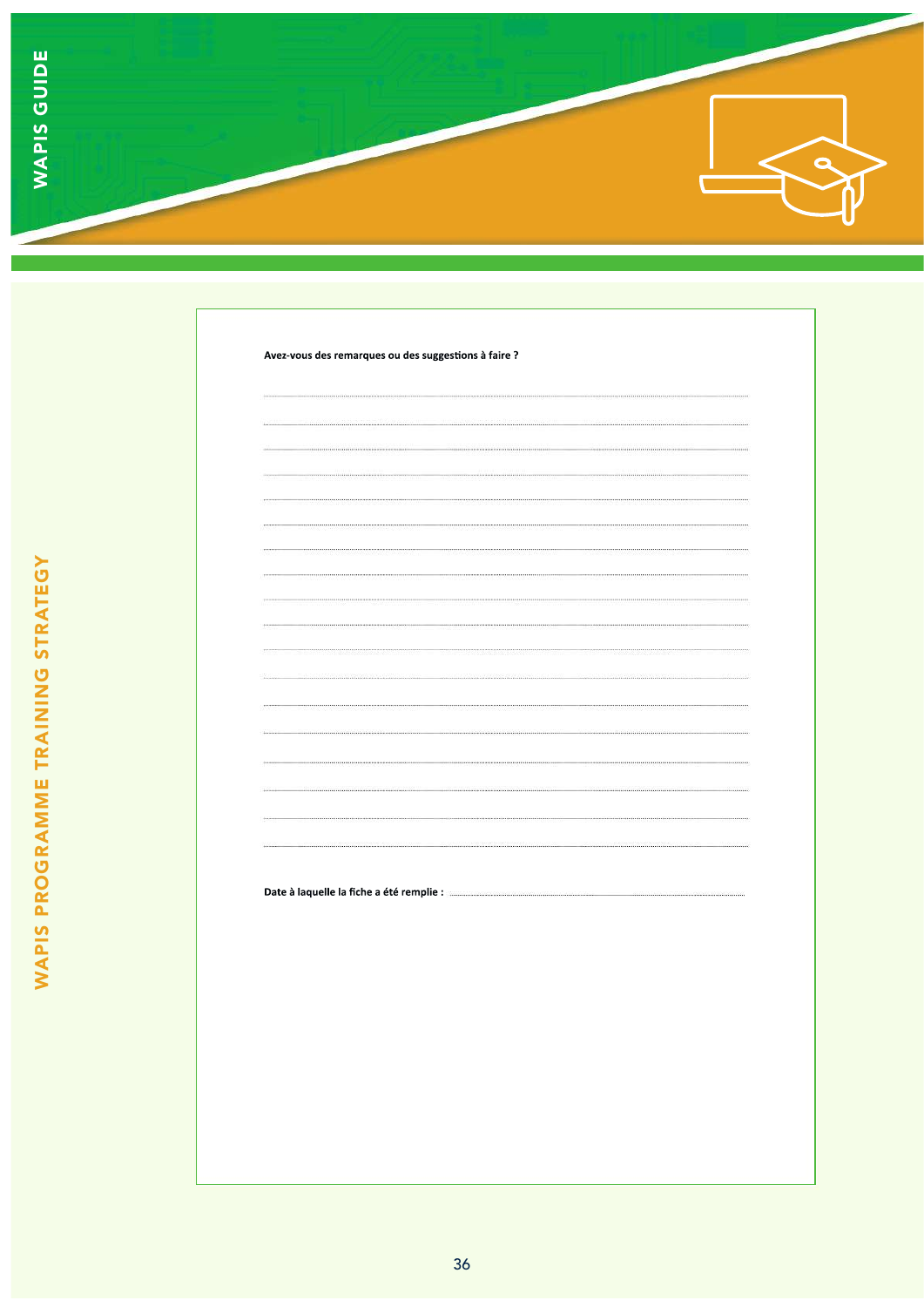| ∽<br>rп |
|---------|
|         |
|         |

| NOTES |  |  |
|-------|--|--|
|       |  |  |
|       |  |  |
|       |  |  |
|       |  |  |
|       |  |  |
|       |  |  |
|       |  |  |
|       |  |  |
|       |  |  |
|       |  |  |
|       |  |  |
|       |  |  |
|       |  |  |
|       |  |  |
|       |  |  |
|       |  |  |